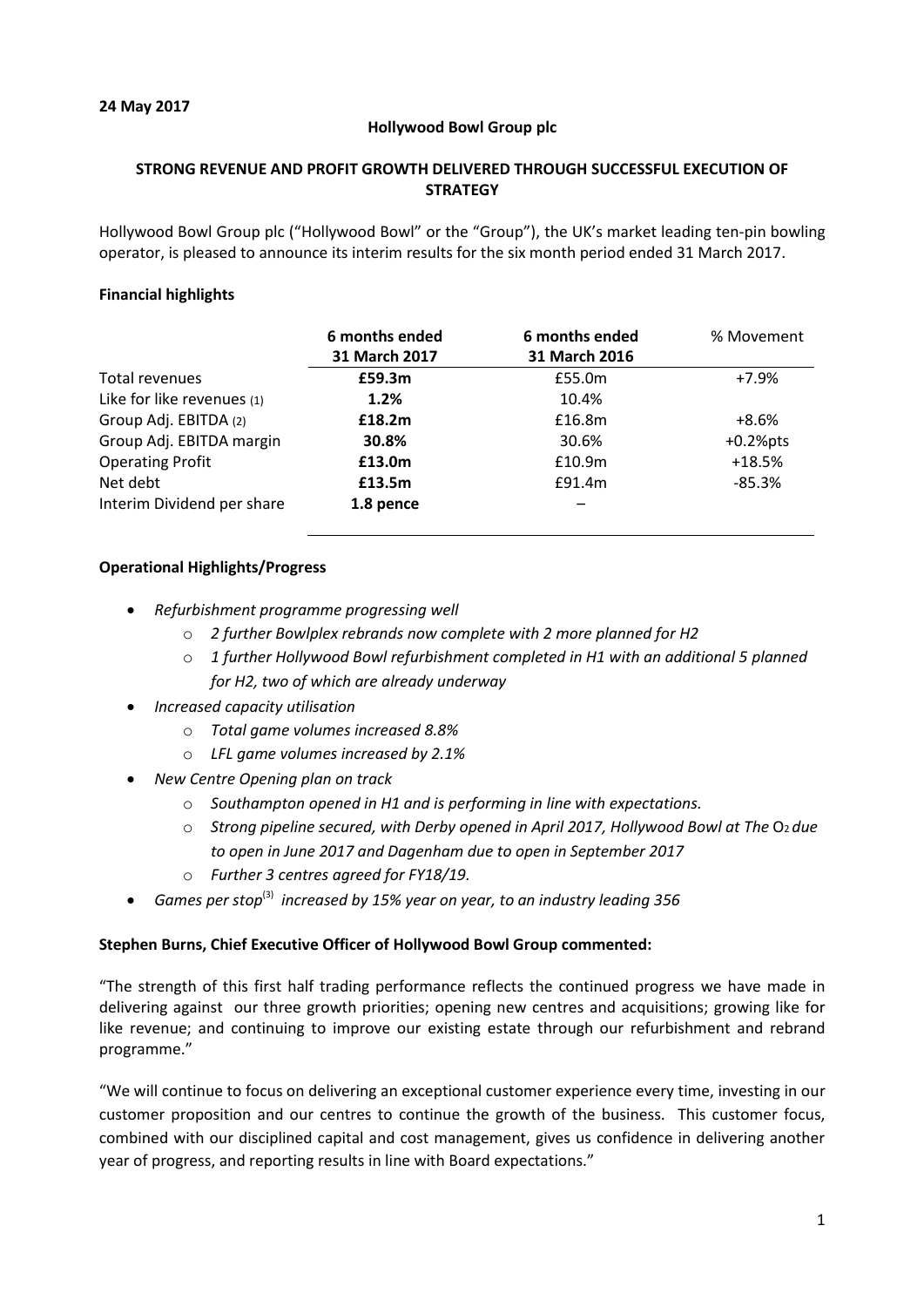"As highlighted in our post close statement, the business has a strong balance sheet and cash generation remains strong. Assuming that cash generation remains in line with expectations through the second half of the year, the Board will consider the most appropriate use of the Group's financial position to enhance shareholder returns."

**2** Group adjusted EBITDA (earnings before interest, tax, depreciation and amortisation) reflects the underlying trade of the overall business and excludes any one off benefits (VAT rebates for prior years H1 17: £0.1m), and costs (the costs on property transactions - Avonmeads, restructuring costs for Bowlplex acquisition £0.02m, IPO related expenses £0.1m and costs in relation to strategic projects £0.1m). It is our view that these are not recurring costs.

**3** Games per stop is an industry measure of the number of games played before a fault is reported on the lane

#### **Enquiries:**

#### **Hollywood Bowl Group**

Steve Burns, Chief Executive Officer Laurence Keen, Chief Financial Officer Mat Hart, Commercial Director

via Tulchan Communications

+44 (0) 207 353 4200

#### **Tulchan Communications** James Macey White

Will Smith David Allchurch Matt Low

#### **Notes to Editors:**

Hollywood Bowl Group is the UK's largest ten-pin bowling operator, with a portfolio of 56 centres operating across the UK under the Hollywood Bowl, AMF and Bowlplex brands. The Group specialises in operating large, high quality bowling centres, predominantly located in out of town multi-use leisure parks (typically co-located with cinema and casual dining sites) and large retail parks. The centres are designed to offer a complete family entertainment experience with each centre offering at least 16 bowling lanes, on-site dining, licensed bars, and state-of-the-art family games arcades.

## **CHIEF EXECUTIVE REVIEW**

We are pleased to report that our progress in the first half of FY17 has met with Board expectations. Revenue of £59.3m, an increase of 7.9%, has been driven by a combination of LFL sales growth from the core estate, the full year effect of the Bowlplex acquisition, refurbishment and rebrand performance as well as the opening of our new centre in Southampton.

We continue to focus on the management and improvement of our estate, with the refurbishment programme progressing well. We completed 3 full centre refurbishments during the period under review, and plan to complete a further 7 by the end of the year, including 2 Bowlplex rebrands and an AMF rebrand. Other notable investments in the half included the rollout of the VIP lane concept to a further 4 centres, taking the total number to 31, and we now have 24 centres with our own scoring system. This increases the quality and enjoyment of the customer experience, while also increasing our ability to deliver personalised and targeted digital marketing campaigns.

The increase in revenues and our disciplined capital and cost management have translated into continued profit growth. Group adjusted EBITDA grew by £1.4m to £18.2m, up 8.6% (H1 FY16: £16.8m). Average centre EBITDA increased by 6.3% (1.4% on a LFL basis), which is ahead of revenue growth,

**<sup>1</sup>** Like-for-like revenue is defined as total revenue excluding any new centre openings, acquisitions (H1 2017: £3.3m), closed centres (H1 2016: £0.3m) from the current or prior year, and also centres impacted by new centre openings (H1 2017: £0.5m) and is used as a key measure of core same centre growth.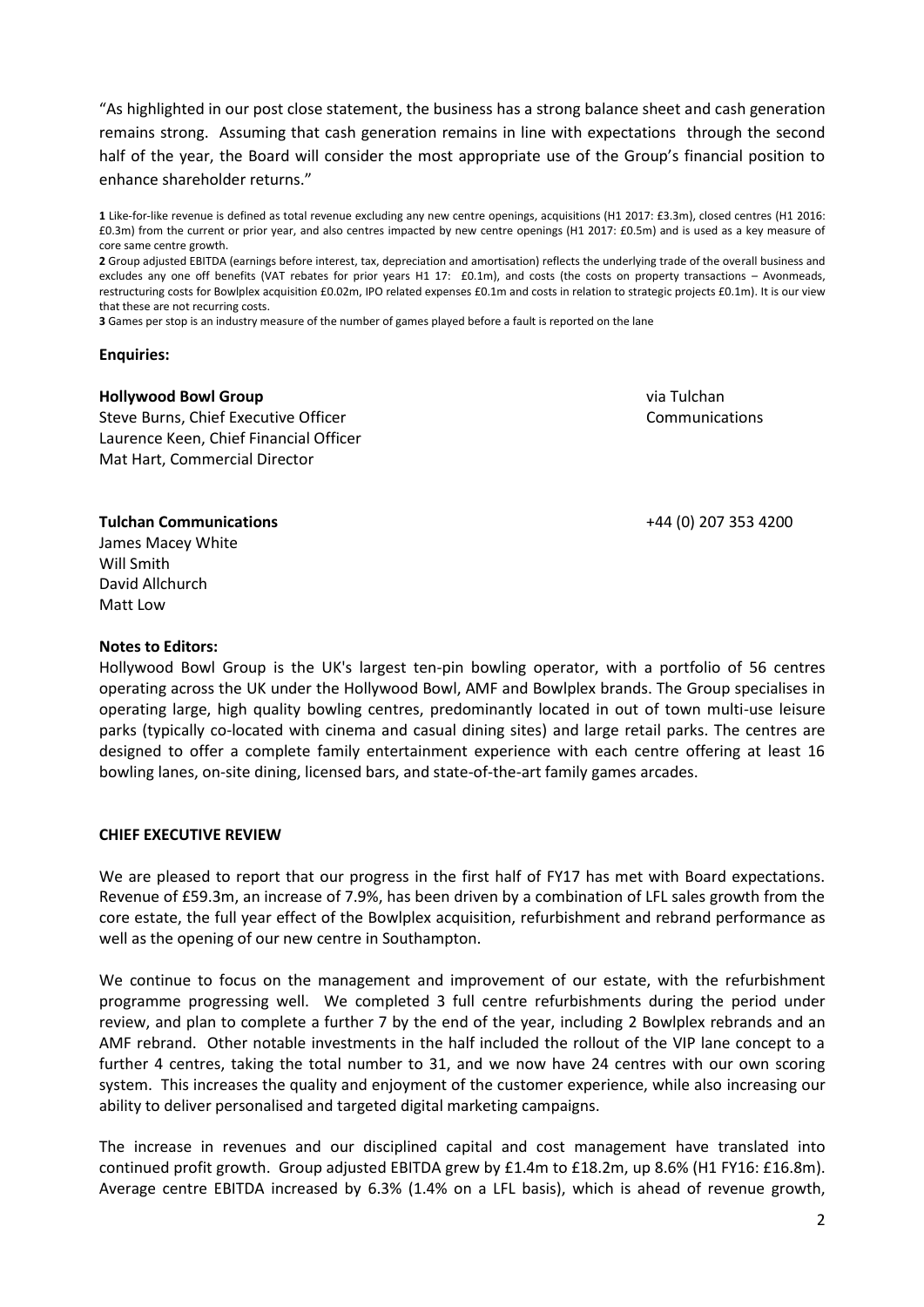demonstrating the operational leverage inherent within our model. Our business model has continued to generate strong cash flows through the period.

The Board has declared an interim dividend of 1.8 pence per share.

## **Growth Strategy**

We have made good progress in delivering on our three strategic growth priorities; opening new centres and acquisitions; growing like for like revenue; and continual improvement of the existing estate through our refurbishment and rebrand programme.

## **Development of our property portfolio**

We are currently ahead of our initial target for the rebranding and refurbishment of our Bowlplex centres, and will complete 4 by the end of this year. We also anticipate rebranding and refurbishing our final 4 Bowlplex centres by the end of FY18. These centres continue to deliver excellent returns on investment, with the 4 completed showing a return of 76% at the end of H1.

The new centre pipeline is progressing very well, with landlords continuing to make Hollywood Bowl their leisure operator of choice and a desirable addition to their retail and leisure assets. The Group provides them with an excellent anchor leisure tenant with a strong profitable trading history, that generates significant footfall and has a continual investment approach in its centres. As highlighted in the Trading announcement, the Group will hit its forecasted 2 new openings per annum for at least the next 3 years, with all six exchanged and legally committed.

During FY17 we will open 4 new prime location centres. **Southampton** opened as part of the Hammerson West Quay leisure extension and is trading very well. Hollywood Bowl opened in the intu shopping centre in **Derby** in early April 2017 and trading since opening has been very encouraging. Both of these performances support our thesis that location is key, as we trade strongly against a branded bowling operator in both markets. The third centre to open in FY17 will be in the **O2 London**, taking over the recently closed Brooklyn Bowl. The location will be branded Hollywood Bowl and run under a management agreement for AEG, giving the Group a strong brand presence in the nation's capital. Our fourth opening will be in **Dagenham** during September. This is an existing bowling facility which we have acquired as part of a deal with the landlord and will be rebranded to a Hollywood Bowl in early FY18.

# **Like-for-like growth**

Despite the shift in the Easter period, like for like sales grew 1.2% during the first half of the financial year, and by 3.2% when taking into account the impact of the Easter holidays in 2017 falling into the second half of the financial year.

We have seen a small decline in spend per game, with the average at £8.72, 1.0% behind last year. This decline was seen in the Bowlplex business, down 27% due to the introduction of the Hollywood Bowl volume drivers to drive utilisation as well as an overhaul of pricing. This saw a positive impact on the overall Bowlplex revenues that are up 6.2% post acquisition. Within the core LFL estate, spend per game is up 2.0% to £8.68, driven by the continued improvements to our customer offering, and roll out of our yield enhancement initiatives. These initiatives around improving spend per game include VIP lanes, which are now in 31 centres, and command a small premium to the pricing of our other lanes.

The new look Hollywood Diner menu has undergone extensive testing and is now in 16 centres. We have been very pleased with the customer feedback on this high quality and excellent value menu. Those centres benefiting from the Hollywood diner menus saw food revenues increase 14.4% ahead of the rest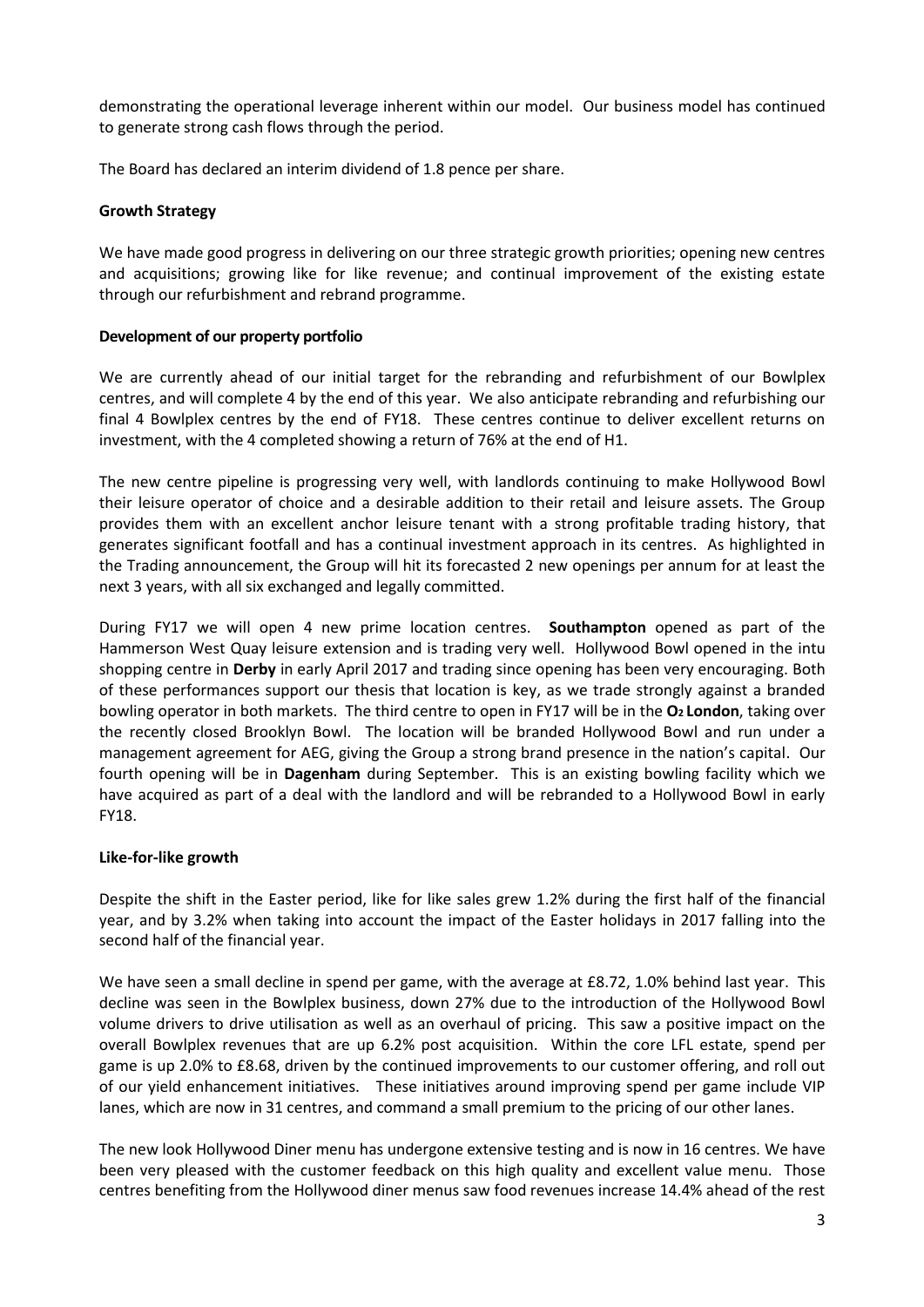of the estate during the period.

Our new dynamic pricing trial (currently in test in 4 locations) is helping us better understand the yield dynamics during the trading calendar, enabling us to use price to help manage demand during peak trading and driving utilisation in other times.

## **Use of Technology**

We have continued to invest in our technology platform; enhancing our pricing and yield capability, adding functionality to our CRM system, improving our Business Intelligence and deploying an upgraded version of our proprietary scoring system to 24 centres. The system has improved the experience for our customers during the game and has given us the capability to deliver highly personalised post bowling communications promoting healthy competition between bowlers and encouraging repeat visits.

We have also made good progress migrating to a new Cloud based infrastructure and to an improved technology support structure for our centres. Our digital marketing programmes continue to perform well, delivering increased revenues through our online booking channel.

## **Focus on People**

We want to acknowledge the fantastic efforts our team have put into delivering these results. Our continued focus on attracting and retaining only the very best talent is a fundamental part of our business success. We are very fortunate to have such a high quality, customer focused team and are committed to providing them with an inclusive and supportive environment with opportunities to develop rewarding careers.

Our internal talent development programmes provide opportunities for all team members. This year's intake has seen 45 join the Assistant Manager in training programme and 14 team members join the Centre Manager in training programme. These government accredited development schemes have helped drive team turnover down 3% versus last financial year, and provide an invaluable pipeline of senior management for succession planning.

## **Brexit**

The Board has carefully considered the potential impact of Brexit on Hollywood Bowl Group plc. Considering that Hollywood Bowl Group plc only has operations in the UK, low exposure to foreign exchange rates and is not reliant on employees from the European Union, we do not consider this to be a principal risk for the business.

## **Outlook**

After a good first half we are on track to meet Board expectations for the full year and our focus remains on delivering an exceptional experience for every customer, every time, increasing value for shareholders. By always putting the customer at the heart of what we do, and with our sustainable organic growth strategy in place, the Board is confident in the outlook for the business.

**Stephen Burns Chief Executive Officer** 24 May 2017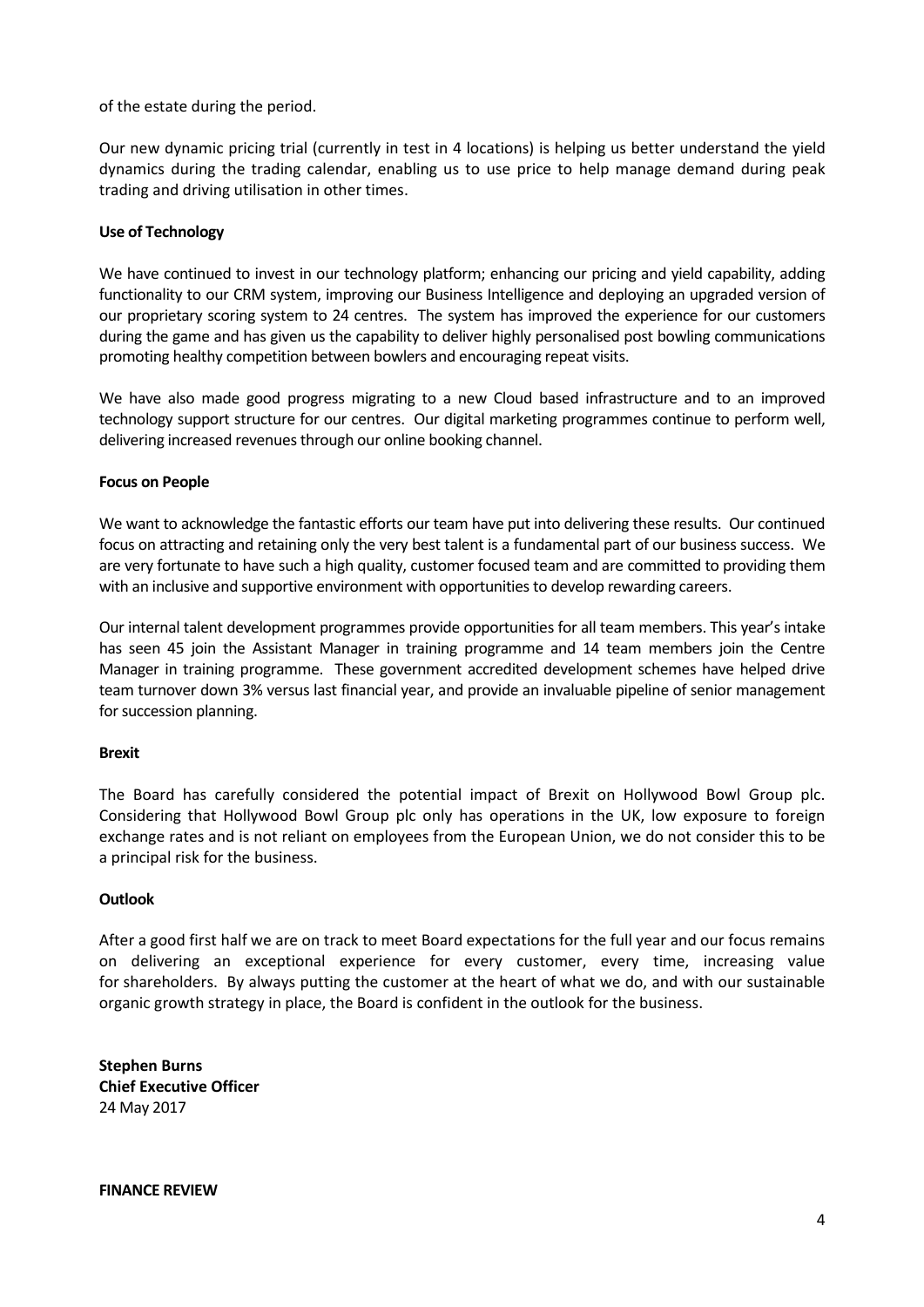|                                                 | 31 March         | 31 March         |
|-------------------------------------------------|------------------|------------------|
|                                                 | 2017             | 2016             |
|                                                 | £'000            | f'000            |
| Total number of centres                         | 55               | 54               |
| Number of games played                          | 6.7 <sub>m</sub> | 6.1 <sub>m</sub> |
| Revenue                                         | £59.3m           | £55.0m           |
| Gross profit                                    | 84.9%            | 83.7%            |
| Group adjusted EBITDA <sup>1</sup>              | £18.2m           | £16.8m           |
| Group operating profit                          | £13.0m           | £10.9m           |
| Net debt                                        | £13.5m           | £91.4m           |
| Adjusted group operating cash flow <sup>2</sup> | £14.6m           | £17.1m           |
| Group expansionary capital expenditure          | £3.3m            | £1.3m            |

1 Group adjusted EBITDA (earnings before interest, tax, depreciation and amortisation) reflects the underlying trade of the overall business and excludes any one off benefits (VAT rebates for prior years H1 17: £0.1m), and costs ( the costs on property transactions - Avonmeads, restructuring costs for Bowlplex acquisition £0.02m, IPO related expenses £0.1m and costs in relation to strategic projects £0.1m). It is our view that these are not recurring costs.

2 Adjusted group operating cash flow is calculated as Group adjusted EBITDA less working capital and maintenance capital expenditure. This represents a good measure for the cash generated by the business after taking into account all necessary maintenance capital expenditure to ensure the routine running of the business. This excludes one-off exceptional items and net interest paid.

Our Group adjusted EBITDA growth has been achieved through continued focus on what the customer values for their leisure time and ensuring that each of our centres offers a great all round experience to all customers on every visit. Group adjusted EBITDA increased by 8.6 per cent during the year driven by the full year effect of Bowlplex, LFL revenue growth and our continued investment strategy across the estate.

# **Growth drivers**

The strength of the Group's strategy is reflected in our revenue performance for the period, which was driven by 3 main areas: opening new centres and acquisitions; growing like for like revenue; and continual improvement of the existing estate through our refurbishment and rebrand programme.

Bowlplex revenues for H1 were £10.4m (H1 FY16: £6.6m). We have seen continued growth in these centres as we continue to see the benefits of our Customer Contact Centre (CCC) as well as the growth in our centre specific customer databases. We have also now completed 5 Bowlplex rebrands (2 in H1 FY17), with Portsmouth being completed on 28 March 2017. Returns from the other 4 are showing a return of 76% in their first year post investment.

Further investments include the refurbishment of our Hollywood Bowl in Cribbs Causeway, as well as introducing more VIP lanes into our core estate. The plan for H2 FY17 is to complete a further 7 refurbishments, including 2 Bowlplex and 1 AMF rebrand, as well as 8 more centres receiving the VIP lanes treatment. This will mean that by year end, 39 centres will be able to offer the VIP lanes experiences, with the rest of the estate being fitted out over the following 18-24 months.

We opened our 55<sup>th</sup> Centre in December, as part of the Hammerson West Quay leisure extension in Southampton. This centre has traded above management expectations initially and we expect it to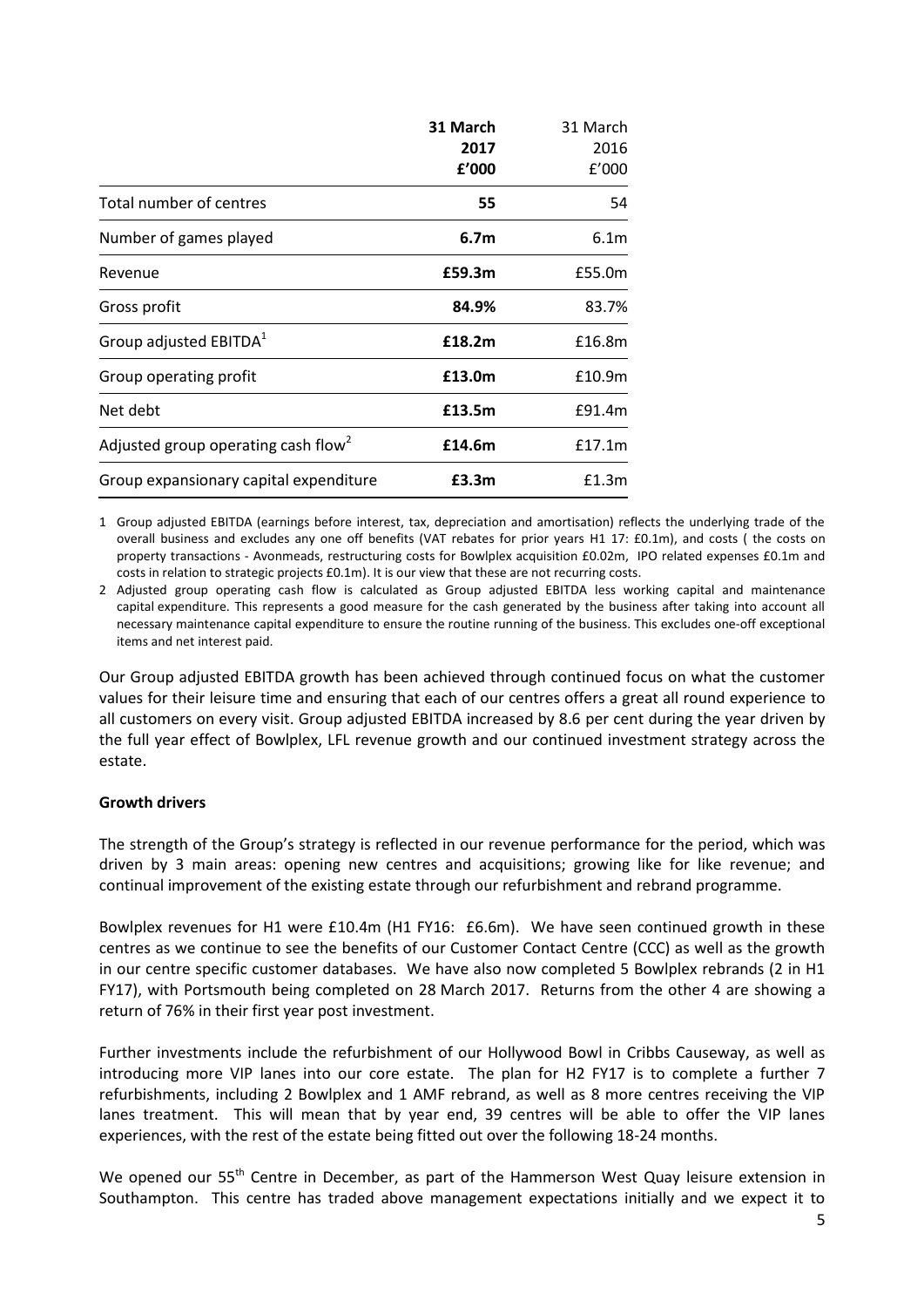show a return of over 50% for its first year.

Given the challenging weather in the first half, with unprecedented record dry months in December, January and February, we are pleased with our record sales performance over this period.

Group revenue increased by 7.9% (£4.3m) to £59.3m.

### **Gross margin**

Gross profit margin improved from 83.7 per cent to 84.9 per cent primarily as a result of the full-year effect of new food and drink contracts, and improved terms on amusements for the like-for-like estate post the Bowlplex acquisition. The slight change in revenue mix also helped margins, with bowling increasing its share from 48.0 per cent to 48.6 per cent.

### **Administrative expenses**

Administration expenses excluding exceptional items increased by 9.2 per cent driven primarily by the acquisition of Bowlplex.

|                                                      | 31 March<br>2017<br>£'000 | 31 March<br>2016<br>f'000 |
|------------------------------------------------------|---------------------------|---------------------------|
| Employee costs                                       | 10,524                    | 9,729                     |
| Other fixed property                                 | 13,691                    | 12,529                    |
| Maintenance and supplies                             | 979                       | 961                       |
| Other expenses                                       | 1,695                     | 1,637                     |
| Corporate costs                                      | 5,214                     | 4,346                     |
| Loss on disposal of property,<br>plant and equipment | 15                        |                           |
| Depreciation and<br>amortisation                     | 5,131                     | 4,897                     |
| <b>Exceptional items</b>                             | 132                       | 2,203                     |
|                                                      | 37,381                    | 36,302                    |

Administrative expenses increased to £37.4m in the 1<sup>st</sup> half, from £36.3m in the previous year. Property and employee costs continue to represent the largest expenses in the business, with the increase on the prior period primarily the result of the acquisition of Bowlplex in December 2015. Property costs on a constant basis were static compared with the prior period last year at £10.6m with rent reviews, property rates and utility cost increases netted off by the new rent on Liverpool and a lower insurance charge due to a recent tender process. Employee costs on a constant centre basis stay at £8.5m in the first half, as we saw the national living wage and national minimum wage increases netted off by the impact of our focus on cost controls through the new labour scheduling tool. We expect to see a year on year increase in H2 given the second National Minimum wage increase in our financial year. It is anticipated that the Apprenticeship Levy introduced in April 2017 will not have a material impact on the Group, as we will be able to reclaim a significant proportion of this through our approved development programmes.

## **Group adjusted EBITDA**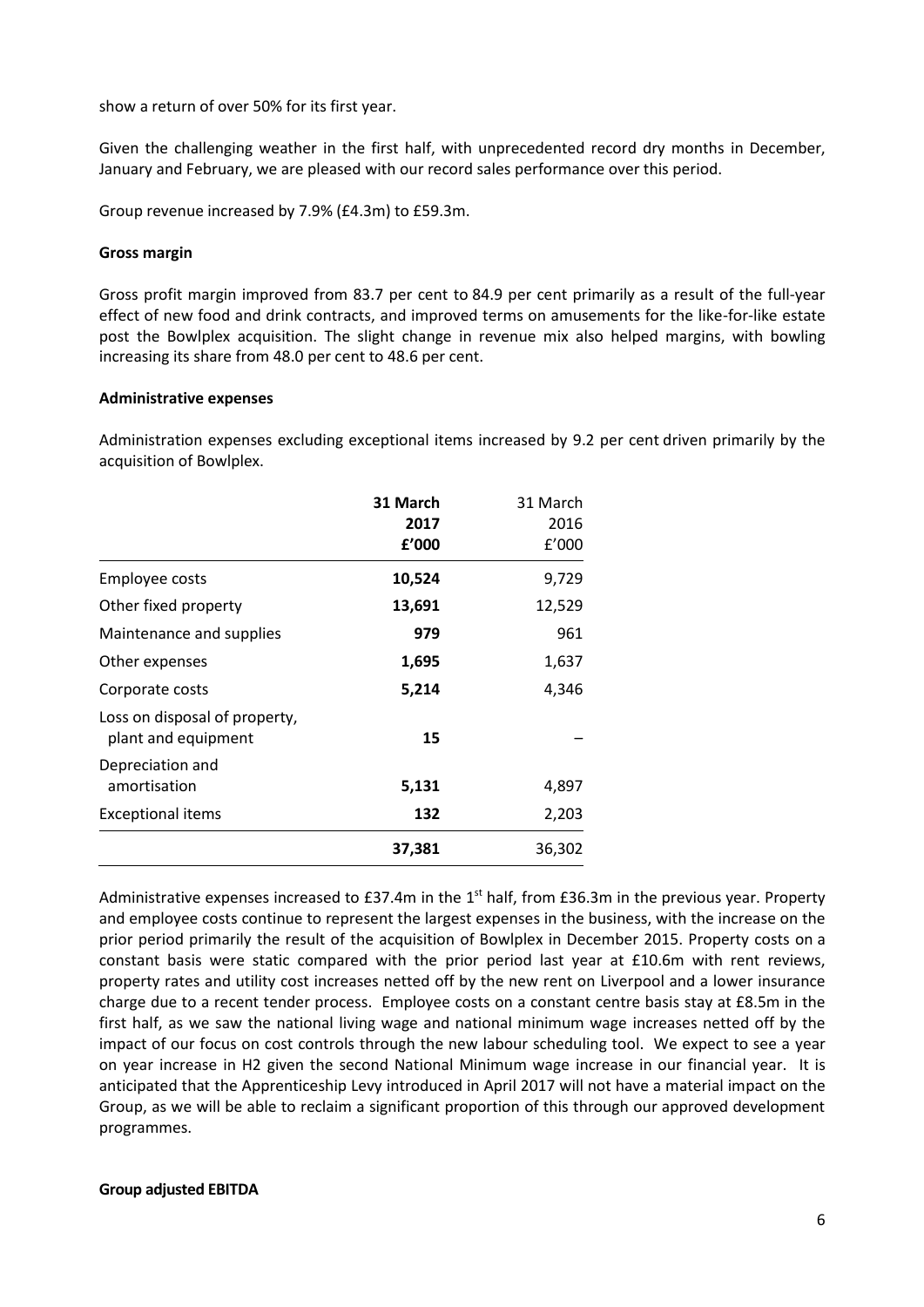Group adjusted EBITDA increased during the period mainly due to the full year effect of the Bowlplex acquisition as well as growth of the core estate through refurbishments and continued spend on maintenance capital to ensure that all centres are inviting family entertainment centres.

Depreciation increased to £4.9m in the first half, largely as a result of the Bowlplex acquisition. Corporate costs increased by 20 per cent to £5.2m. This is due to the full year effect of the investment to support Bowlplex (£0.2m), and the PLC costs (£0.6m). As a percentage of total sales, total corporate costs represented 8.8 per cent in H1 FY17, against 7.9 per cent in H1 FY16.

|                          | 31 March | 31 March |
|--------------------------|----------|----------|
|                          | 2017     | 2016     |
|                          | f'000    | f'000    |
| Operating profit         | 12,957   | 10,931   |
| Depreciation             | 4,866    | 4,672    |
| Amortisation             | 265      | 225      |
| <b>EBITDA</b>            | 18,088   | 15,828   |
| <b>Exceptional items</b> | 132      | 968      |
| Long term employee       |          |          |
| incentive costs          | 21       |          |
| <b>Adjusted EBITDA</b>   | 18,241   | 16,796   |

Management use EBITDA adjusted for exceptional items (adjusted EBITDA) as a key performance measure of the business as this excludes non-recurring costs and is more reflective of the underlying performance of the operations of the business.

## **Finance costs**

Net interest and other finance charges decreased by 87.4% from £4.6m for H1FY16 to £0.6m in H1FY17, driven primarily by the removal of the subordinated shareholder loans.

## **Taxation**

The Group has incurred a tax charge of £2.4m for the first half compared to £1.4m for the prior year.

## **Earnings**

Profit for the first half was £10.0m which was an increase of £5.0m on the previous year, while earnings per share were 6.64 pence.

## **Dividend**

The Directors have declared an interim dividend of 1.8 pence per share. The ex-dividend date is  $15<sup>th</sup>$ June 2017, record date of  $16^{th}$  June and a payment date of  $12^{th}$  July 2017.

The Group operates a highly cash generative business model, which combined with lower net capital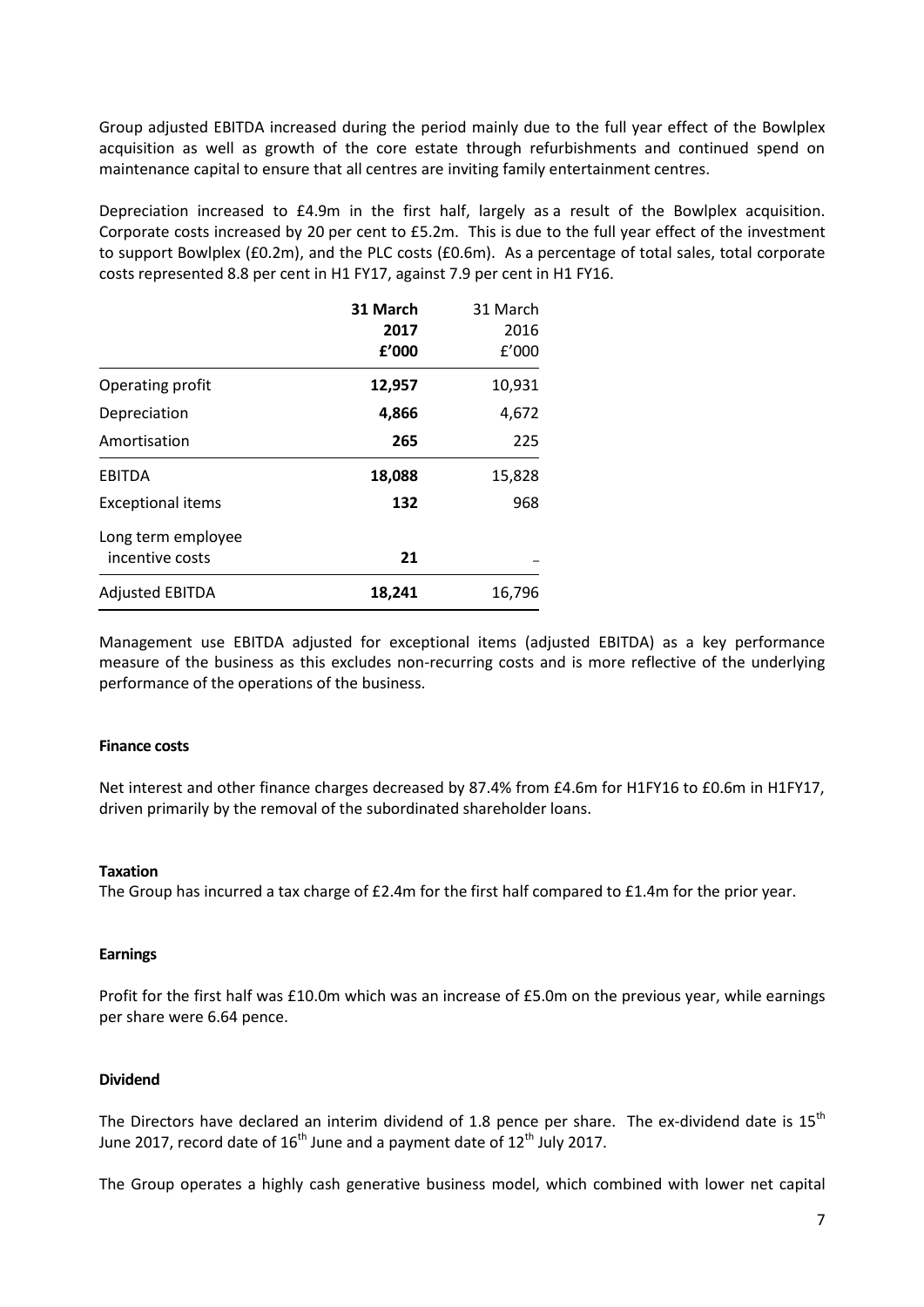expenditure on new sites and post all refurbishment spend, still leaves the Group in a strong financial position.

The Board will consider the most appropriate use of the financial position to enhance shareholder returns.

## **Cash flows and Net Debt**

The Group continues to deliver strong cash generation with Group Operating Cash flow conversion at 80.0%. The prior year number was impacted by the acquisition of Bowlplex. Both periods are impacted by the bonus accrual in H1 which is paid in the following financial year.

|                                              | 31 March<br>2017<br>f'000 | 31 March<br>2016<br>f'000 |
|----------------------------------------------|---------------------------|---------------------------|
| <b>Group Adjusted EBITDA</b>                 | 18,241                    | 16,796                    |
| Movement in working capital                  | 483                       | 3,900                     |
| Maintenance capital expenditure <sup>1</sup> | (3, 163)                  | (2,753)                   |
| <b>Taxation</b>                              | (976)                     | (809)                     |
| Adjusted Operating cash flow (OCF) $^2$      | 14,585                    | 17,134                    |
| <b>Adjusted OCF Conversion</b>               | 80.0%                     | 102.0%                    |
| Expansionary capital expenditure             | (3,277)                   | (1, 272)                  |
| Disposal proceeds                            |                           | 1,351                     |
| <b>Exceptional items</b>                     | (3, 244)                  | (1,745)                   |
| Net Interest paid                            | (459)                     | (993)                     |
| Acquisition of subsidiary                    |                           | (22, 801)                 |
| Cash acquired in subsidiary                  |                           | 970                       |
| Cash flows from financing activities         |                           | 8,513                     |
| Dividends Paid                               | (285)                     |                           |
| <b>Net Cash flow</b>                         | 7,320                     | 1,157                     |

1 In this table, maintenance capital expenditure includes amusements capital and amusement disposal proceeds. This is split out below

2 Adjusted operating cash flow is calculated as Group adjusted EBITDA less working capital and maintenance capital expenditure. This represents a good measure for the cash generated by the business after taking into account all necessary maintenance capital expenditure to ensure the routine running of the business. This excludes one-off exceptional items and net interest paid.

Strong cash generation during the half year has resulted in a decrease in net debt to £13.5m. The Group has not drawn on the £5m capital facility available to fund new sites or capital expenditure. In addition, the Group has a £5m revolving credit facility which was also undrawn at 31 March 2017.

## **Capital expenditure**

| 31 March | 31 March |
|----------|----------|
| 2017     | 2016     |
| f'000    | f'000    |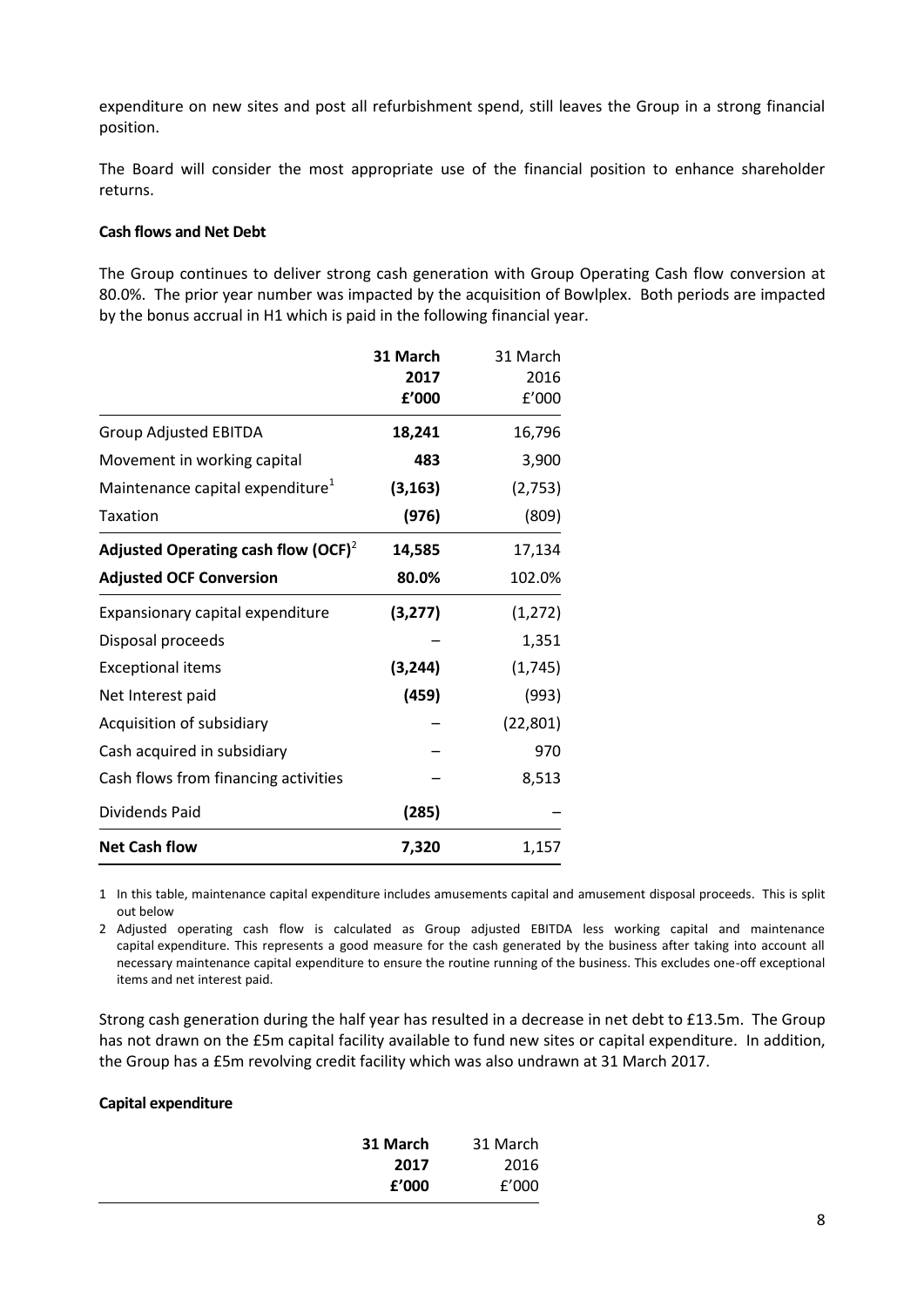| Maintenance                | 2,497    | 2,249    |
|----------------------------|----------|----------|
| Amusement supplier         | 666      | 504      |
| Refurbishment              | 1,346    | 1,154    |
| New centres                | 3,056    | 118      |
| Landlord contributions     | (1, 125) |          |
| Net disposal proceeds      |          | (1, 351) |
| Total capital expenditures | 6,440    | 2.674    |

Maintenance capital spend increased by 11 per cent due to having the Bowlplex sites for the full period. Spend is in line with guidance provided and we continue to ensure that all centres are maintained to a high quality, as well as the lane machines continue to be in good working order – both of which enhance the overall customer experience.

Refurbishment spend increased as we completed the rebrands in Brighton and Portsmouth, as well as a refurbishment in Cribbs Causeway. We also invested in VIP lanes in 5 more centres with a further 8 centres planned to receive this investment in the second half. New Centre spend includes Southampton and Derby.

## **Going Concern**

As stated in note 2 to the Interim Financial Statements, the Directors are satisfied that the Group has sufficient resources to continue in operation for the foreseeable future, a period of at least 12 months from the date of this report. Therefore, they continue to adopt the going concern basis in preparing the financial statements.

**Laurence Keen Chief Financial Officer** 24 May 2017

## **Condensed Consolidated Statement of Comprehensive Income For the six months ended 31 March 2017**

|                         | <b>Note</b> | <b>Six months</b><br>ended 31<br><b>March 2017</b><br><b>Unaudited</b><br>£'000 | <b>Six months</b><br>ended 31<br><b>March 2016</b><br><b>Unaudited</b><br>£'000 | Year ended<br>30 September<br>2016<br><b>Audited</b><br>£'000 |
|-------------------------|-------------|---------------------------------------------------------------------------------|---------------------------------------------------------------------------------|---------------------------------------------------------------|
| <b>Revenue</b>          |             | 59,289                                                                          | 54,968                                                                          | 106,632                                                       |
| Cost of sales           |             | (8,951)                                                                         | (8,970)                                                                         | (17, 205)                                                     |
| <b>Gross profit</b>     |             | 50,338                                                                          | 45,998                                                                          | 89,427                                                        |
| Administrative expenses |             | (37, 462)                                                                       | (36, 302)                                                                       | (76, 444)                                                     |
| Other income            |             | 81                                                                              | 1,235                                                                           | 1,395                                                         |
| <b>Operating profit</b> |             | 12,957                                                                          | 10,931                                                                          | 14,378                                                        |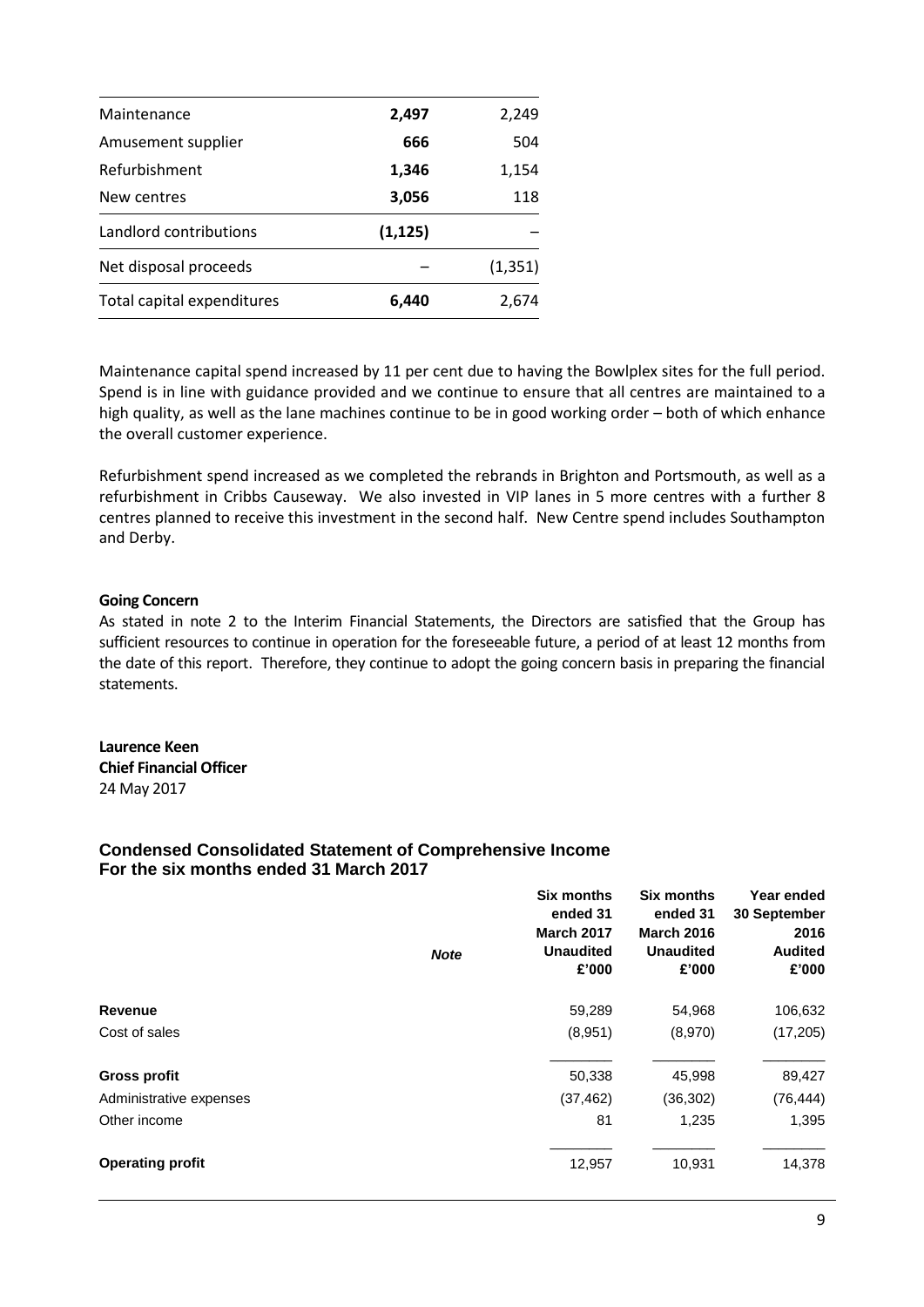| Underlying operating profit                                                 |    | 13,089      | 11,899         | 19,541                  |
|-----------------------------------------------------------------------------|----|-------------|----------------|-------------------------|
| <b>Exceptional items</b>                                                    | 4  | (132)       | (968)          | (5, 163)                |
| Finance income                                                              |    | 3           | $\overline{7}$ | 22                      |
| Finance expenses                                                            |    | (583)       | (4,610)        | (11, 905)               |
| Movement in derivative financial instrument                                 |    | 31          | (32)           | 79                      |
| <b>Profit before tax</b>                                                    |    | 12,408      | 6,296          | 2,574                   |
| Tax expense                                                                 | 6  | (2, 441)    | (1, 355)       | (1, 387)                |
| Profit for the year attributable to equity<br>shareholders                  |    | 9,967       | 4,941          | 1,187                   |
| Other comprehensive income for the period                                   |    |             |                |                         |
| Total comprehensive income attributable to<br>equity shareholders           |    | 9,967       | 4,941          | 1,187                   |
| Earnings per share (based on weighted<br>average number of shares)          | 5  | pence       | pence          | pence                   |
| <b>Basic and Diluted</b>                                                    |    | 6.64        | 4.75           | 1.12                    |
| Adjusted earnings per share (based on<br>weighted average number of shares) | 5  |             |                |                         |
| <b>Basic and Diluted</b>                                                    |    | 6.74        | 8.61           | 13.23                   |
| Weighted average number of shares in issue for<br>period (number)           |    | 150,000,000 |                | 104,086,932 105,843,170 |
| Reconciliation of operating profit to Group<br><b>Adjusted EBITDA</b>       |    | £'000       | £'000          | £'000                   |
| Operating profit                                                            |    | 12,957      | 10,931         | 14,378                  |
| Depreciation of property, plant and equipment                               | 7  | 4,866       | 4,672          | 9,316                   |
| Amortisation of intangible assets                                           | 8  | 265         | 225            | 493                     |
| <b>Exceptional items</b>                                                    | 4  | 132         | 968            | 5,163                   |
| Long term employee incentive costs                                          | 13 | 21          |                |                         |
| <b>Group Adjusted EBITDA</b>                                                |    | 18,241      | 16,796         | 29,350                  |

Group Adjusted EBITDA is a non-GAAP metric used by management and is not an IFRS disclosure.<br>

# **was admitted Condensed Consolidated Statement of Financial Position As at 31 March 2017**

|                               |   | 31 March         | 31 March         | 30 September<br>2016 |
|-------------------------------|---|------------------|------------------|----------------------|
|                               |   | 2017             | 2016             |                      |
|                               |   | <b>Unaudited</b> | <b>Unaudited</b> | <b>Audited</b>       |
| <b>ASSETS</b>                 |   | £'000            | £'000            | £'000                |
| <b>Non-current assets</b>     |   |                  |                  |                      |
| Property, plant and equipment | 7 | 38,599           | 37,008           | 37,264               |
| Intangible assets             | 8 | 79,048           | 79.331           | 79,228               |
|                               |   | 117,647          | 116,339          | 116,492              |

## **Current assets**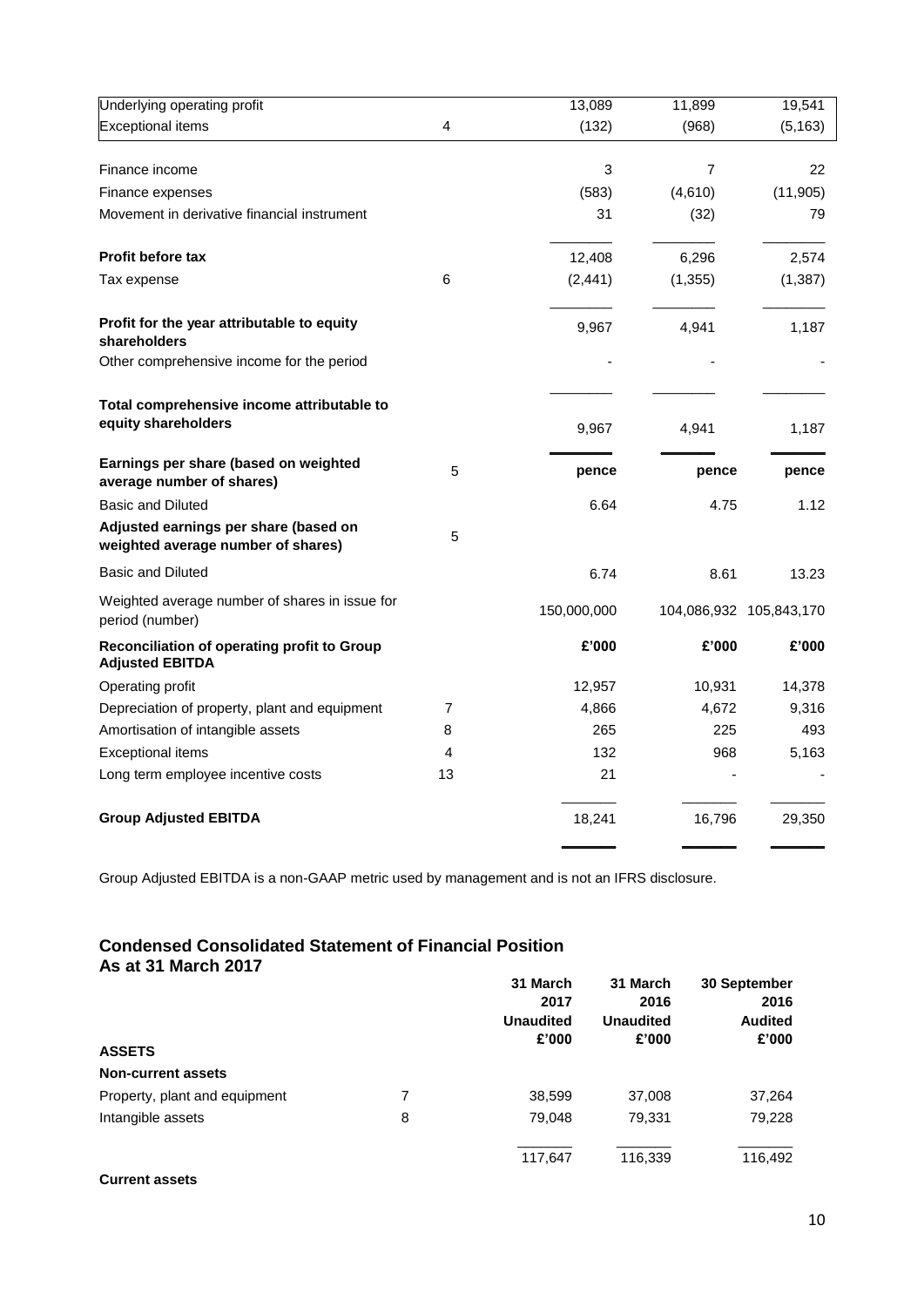| Cash and cash equivalents                  |    | 16,544    | 15,853    | 9,224     |
|--------------------------------------------|----|-----------|-----------|-----------|
| <b>Short Term Financial Asset</b>          |    |           | 1,998     |           |
| Trade and other receivables                |    | 6,162     | 11,757    | 9,634     |
| Inventories                                |    | 1,212     | 1,209     | 1,018     |
|                                            |    | 23,918    | 30,817    | 19,876    |
| <b>Total assets</b>                        |    | 141,565   | 147,156   | 136,368   |
| <b>LIABILITIES</b>                         |    |           |           |           |
| <b>Current liabilities</b>                 |    |           |           |           |
| Trade and other payables                   |    | 13,510    | 19,515    | 18,866    |
| Loans and borrowings                       | 10 | 630       | 1,131     |           |
| Corporation tax payable                    |    | 2,440     | 2,568     | 1,034     |
|                                            |    | 16,580    | 23,214    | 19,900    |
| <b>Non-current liabilities</b>             |    |           |           |           |
| Other payables                             |    | 6,129     | 7,004     | 6,941     |
| Loans & borrowings                         | 10 | 28,833    | 106,113   | 29,403    |
| Deferred tax liabilities                   |    | 2,289     | 2,206     | 2,230     |
| Accruals and provisions                    |    | 3,665     | 3,797     | 3,476     |
| Derivative financial instruments           | 11 | 24        | 166       | 55        |
|                                            |    | 40,940    | 119,286   | 42,105    |
| <b>Total liabilities</b>                   |    | 57,520    | 142,500   | 62,005    |
| <b>NET ASSETS</b>                          |    | 84,045    | 4,656     | 74,363    |
| <b>Equity attributable to shareholders</b> |    |           |           |           |
| Share capital                              |    | 1,500     | 49,932    | 71,512    |
| Share premium                              |    |           |           | 51,832    |
| Merger reserve                             |    | (49, 897) | (49, 847) | (49, 897) |
| Capital redemption reserve                 |    |           |           | 99        |
| Retained earnings                          |    | 132,442   | 4,571     | 817       |
| <b>TOTAL EQUITY</b>                        |    | 84,045    | 4,656     | 74,363    |
|                                            |    |           |           |           |

## **Condensed Consolidated Statement of Changes in Equity For the six months ended 31 March 2017**

|              |         |         | Capital    |          |       |
|--------------|---------|---------|------------|----------|-------|
| <b>Share</b> | Share   | Merger  | redemption | Retained |       |
| capital      | premium | reserve | reserve    | earnings | Total |
| £'000        | £'000   | £'000   | £'000      | £'000    | £'000 |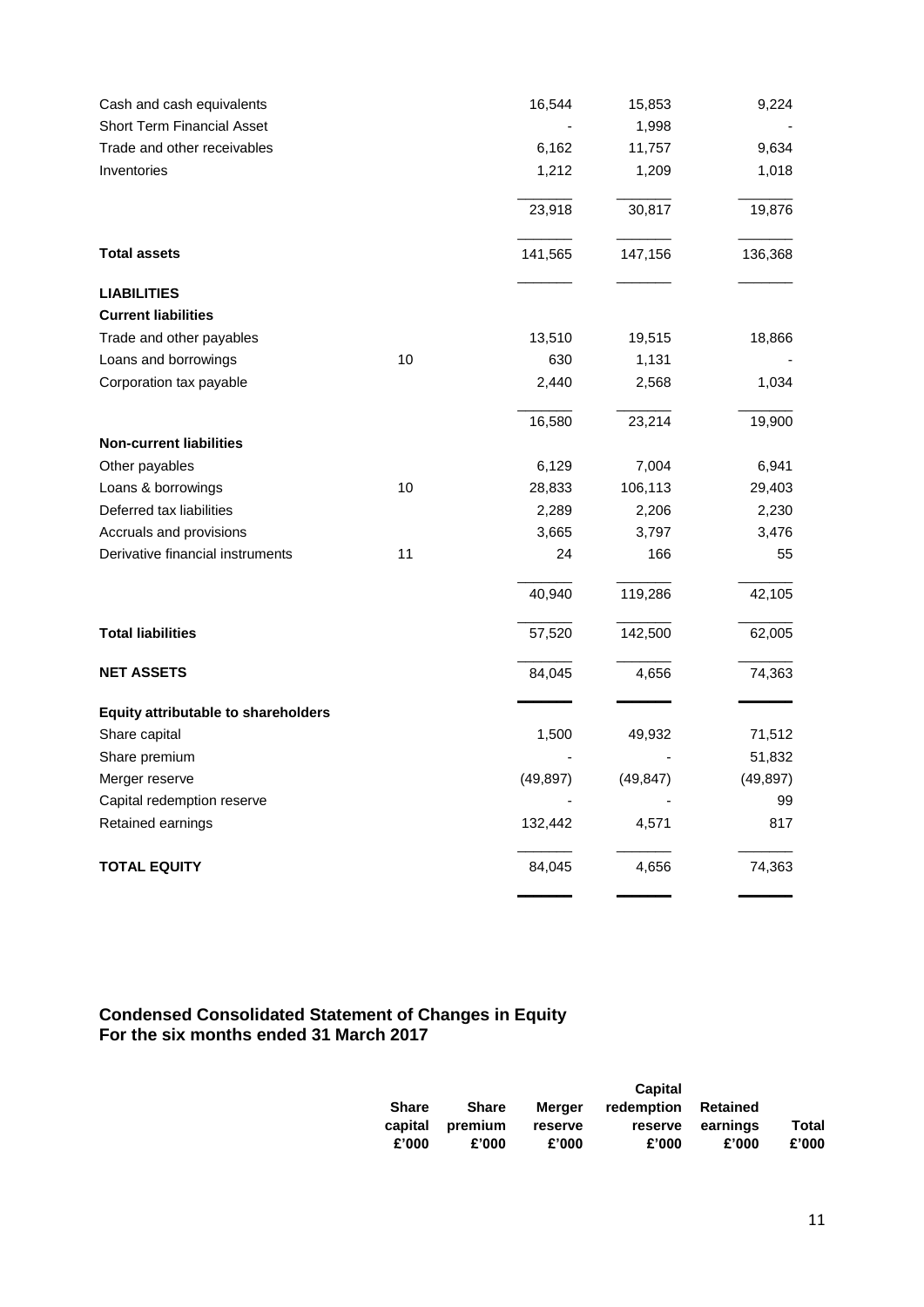| Equity at 30 September 2015 (audited)    | 49,932    |           | (49, 847) |      | (370)   | (285)   |
|------------------------------------------|-----------|-----------|-----------|------|---------|---------|
| Profit for the period                    |           |           |           |      | 4,941   | 4,941   |
| Equity at 31 March 2016 (unaudited)      | 49,932    |           | (49, 847) |      | 4,571   | 4,656   |
| Shares issued during the year            | 100       |           | (50)      |      |         | 50      |
| Debt for equity swap                     | 21,424    | 51,460    |           |      |         | 72,884  |
| Issue of shares to employees             | 155       | 372       |           |      |         | 527     |
| Share re-organisation                    | (99)      |           |           | 99   |         |         |
| Loss for the period                      |           |           |           |      | (3,754) | (3,754) |
| Equity as at 30 September 2016 (audited) | 71,512    | 51,832    | (49, 897) | 99   | 817     | 74,363  |
| Share capital re-organisation (Note 12)  | (70, 012) | (51, 832) |           | (99) | 121,943 |         |
| Dividends paid (Note 9)                  |           |           |           |      | (285)   | (285)   |
| Profit for the period                    |           |           |           |      | 9,967   | 9,967   |
| Equity as at 31 March 2017 (unaudited)   | 1,500     |           | (49, 897) |      | 132,442 | 84,045  |
|                                          |           |           |           |      |         |         |

# **Condensed Consolidated Statement of Cash Flows For the six months ended 31 March 2017**

|                                                               | <b>Six months</b><br>ended 31<br><b>March 2017</b><br><b>Unaudited</b> | <b>Six months</b><br>ended 31<br><b>March 2016</b><br><b>Unaudited</b> | Year ended<br>30 September<br>2016<br><b>Audited</b> |
|---------------------------------------------------------------|------------------------------------------------------------------------|------------------------------------------------------------------------|------------------------------------------------------|
| Cash flows from operating activities                          | £'000                                                                  | £'000                                                                  | £'000                                                |
| Profit before tax                                             | 12,408                                                                 | 6,296                                                                  | 2,574                                                |
| <b>Adjusted by:</b>                                           |                                                                        |                                                                        |                                                      |
| Depreciation and impairment                                   | 4,866                                                                  | 4,662                                                                  | 9,316                                                |
| Amortisation of intangible assets                             | 265                                                                    | 225                                                                    | 493                                                  |
| Net interest expense                                          | 580                                                                    | 4,603                                                                  | 11,883                                               |
| Loss/(profit) on disposal of property, plant<br>and equipment | 15                                                                     | (802)                                                                  | (745)                                                |
| Movement on derivative financial instrument                   | (31)                                                                   | 32                                                                     | (79)                                                 |
| Share-based payment                                           |                                                                        |                                                                        | 526                                                  |
| Operating profit before working capital changes               | 18,103                                                                 | 15,016                                                                 | 23,968                                               |
| (Increase)/decrease in inventories                            | (194)                                                                  | (84)                                                                   | 108                                                  |
| Decrease in trade and other receivables                       | 3,472                                                                  | 2,992                                                                  | 5,115                                                |
| (Decrease)/increase in payables and provisions                | (6,040)                                                                | 1,027                                                                  | 143                                                  |
|                                                               |                                                                        |                                                                        |                                                      |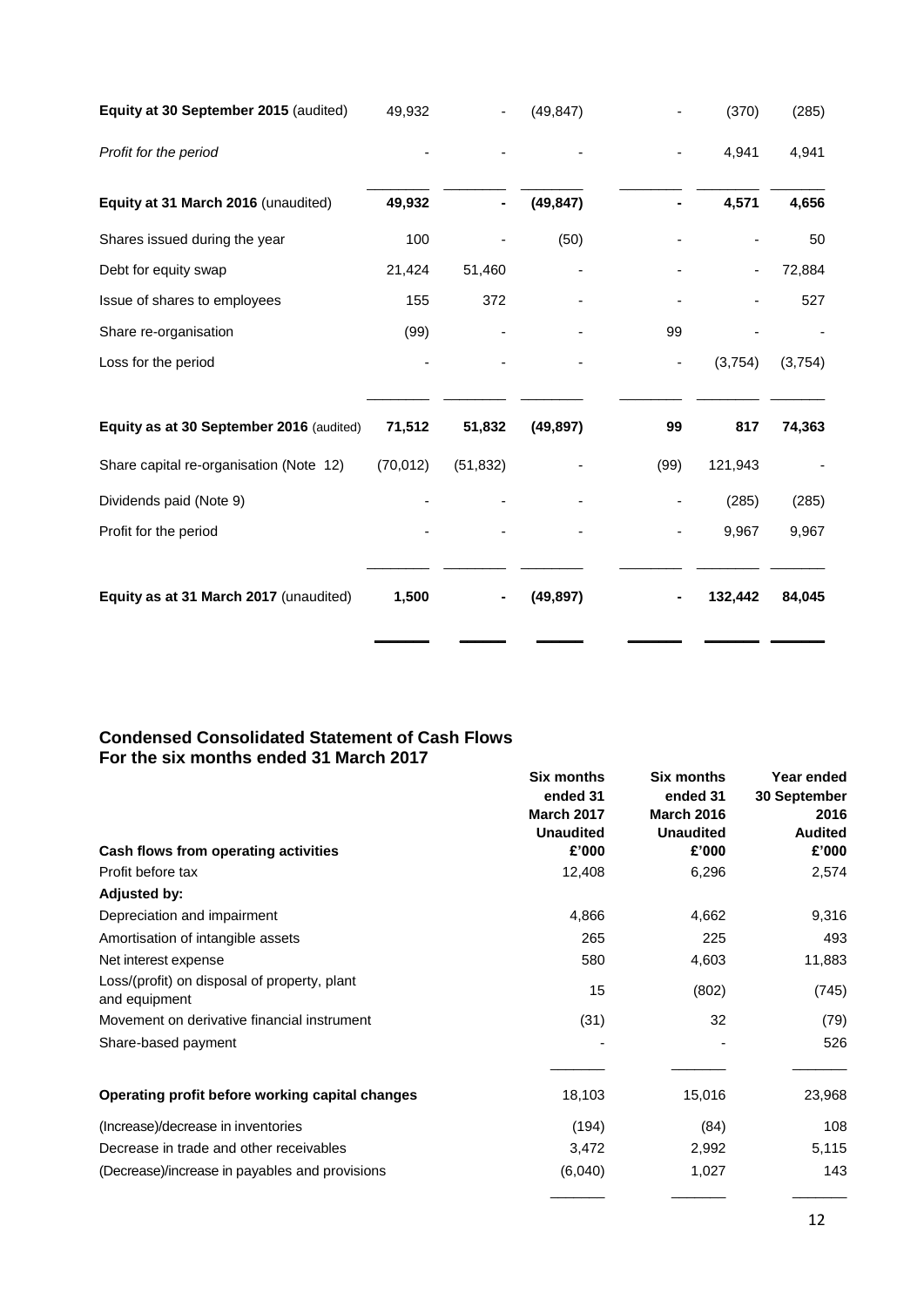| Cash inflow generated from operations                     | 15,341   | 18,951    | 29,334    |
|-----------------------------------------------------------|----------|-----------|-----------|
| Interest received                                         | 3        | 7         | 7         |
| Income tax paid - corporation tax                         | (976)    | (809)     | (2, 352)  |
| Interest paid                                             | (462)    | (1,000)   | (2,100)   |
| Net cash inflow from operating activities                 | 13,906   | 17,149    | 24,889    |
| <b>Investing activities</b>                               |          |           |           |
| Acquisition of subsidiaries                               |          | (22, 801) | (22, 801) |
| Subsidiary cash acquired                                  |          | 970       | 970       |
| Purchase of property, plant and equipment                 | (6, 355) | (4,690)   | (10, 157) |
| Purchase of intangible assets                             | (85)     | (192)     | (357)     |
| Sale of assets                                            | 139      | 2,208     | 2,708     |
| Net cash used in investing activities                     | (6, 301) | (24, 505) | (29, 637) |
| Cash flows from financing activities                      |          |           |           |
| Issue of loan notes                                       |          | 10,000    | 10,000    |
| Repayment of bank loan                                    |          | (750)     | (9,250)   |
| Payment of financing costs                                |          | (737)     | (1, 474)  |
| Dividends paid                                            | (285)    |           |           |
| Net cash flows (used in)/from financing activities        | (285)    | 8,513     | (724)     |
| Net change in cash and cash equivalents for the<br>period | 7,320    | 1,157     | (5, 472)  |
| Cash and cash equivalents at the beginning of the period  | 9,224    | 14,696    | 14,696    |
| Cash and cash equivalents at the end of the period        | 16,544   | 15,853    | 9,224     |

# **Notes to the condensed consolidated interim financial statements**

#### **1. General information**

The Directors of Hollywood Bowl Group plc (together with its subsidiaries, the "Group" or "HWB Group") present their interim report and the audited financial statements for the six months ended 31 March 2017 ('Interim Financial Statements').

HWB Group is incorporated and domiciled in England and Wales, under company registration number 10229630. The registered office of the company is Focus 31, West Wing, Cleveland Road, Hemel Hempstead, HP2 7BW, United Kingdom.

The interim Financial Statements were approved by the Board of Directors on 23 May 2017.

The financial information for the six months ended 31 March 2017 has been reviewed by KPMG, the Company's external auditor. Their report is included within this announcement.

The Group's last annual audited financial statements for the year ended 30 September 2016 have been prepared in accordance with International Financial Reporting Standards (IFRS) as adopted by the European Union, and these Interim Financial statements should be read in conjunction with them.

The comparative figures for the year ended 30 September 2016 are an abridged version of the Group's last annual financial statements and, together with other financial information contained in these interim results, do not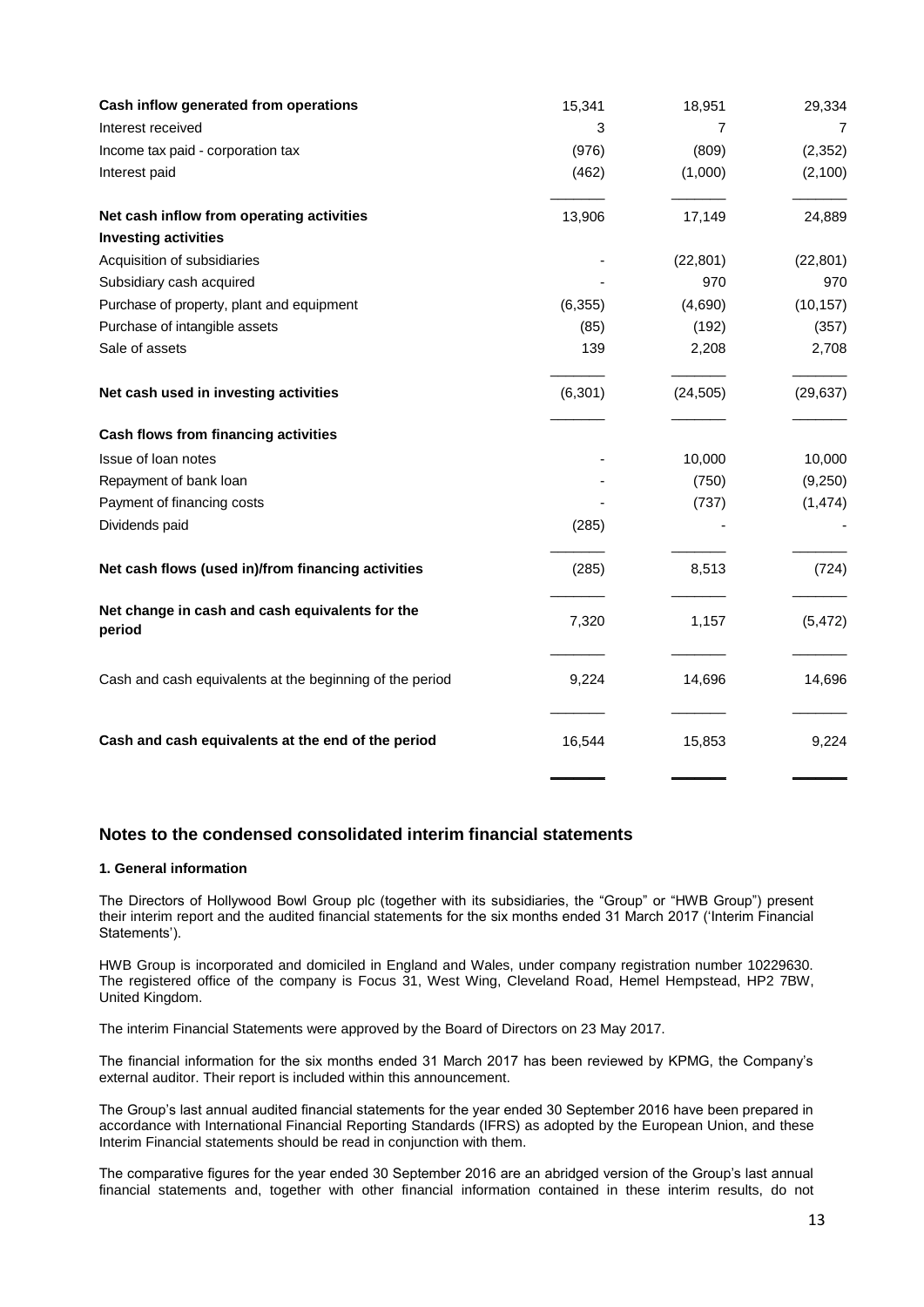constitute statutory financial statements of the Group as defined in section 434 of the Companies Act 2006. A copy of the statutory accounts for the year ended 30 September 2016 has been delivered to the Registrar of Companies. The external auditor has reported on those accounts: their report was unqualified, did not draw attention to any matters by way of emphasis and did not contain a statement under s498(2) or (3) of the Companies Act 2006.

#### **2. Basis of preparation**

The Interim Financial Statements have been prepared in accordance with IAS 34, 'Interim Financial Reporting' as endorsed by the European Union and the Disclosures and Transparency Rules of the United Kingdom's Financial Conduct Authority. They do not include all of the information required for a complete set of IFRS financial statements. However, selected explanatory notes are included to explain events and transactions that are significant to an understanding of the changes in the Group's financial position and performance since the last financial statements.

The Interim Financial Statements are presented in Pounds Sterling, rounded to the nearest thousand pounds, except where otherwise indicated; and under the historical cost convention as modified through the recognition of financial liabilities at fair value through profit and loss.

The accounting policies adopted in the preparation of the Interim Financial Statements are consistent with those applied in the presentation of the Group's consolidated financial statements for the year ended 30 September 2016. A number of new European Union endorsed standards and amendments to existing standards are effective for periods beginning on or after 1 October 2016. However, none of these have a material, if any, impact on the annual or condensed interim consolidated financial statements of the Group in the year ending 30 September 2017.

The Group's principal activities are that of the operation of ten-pin bowling centres as well as the development of new centres and other associated activities. It is managed as one entity and management have consequently determined that there is only one operating segment. All revenue arises in and all non-current assets are located in the United Kingdom. The Group's operations are not considered to be seasonal or cyclical in nature.

#### *Going concern*

The Directors have, at the time of approving the financial statements, a reasonable expectation that the Company and the Group have adequate resources to continue in operational existence for the foreseeable future.

#### *Accounting estimates and judgements*

In preparing these interim financial statements, management has made judgements, estimates and assumptions that affect the application of accounting policies and the reported amounts of assets and liabilities, income and expense. Actual results may differ from these estimates.

The significant judgements made by management in applying the Group's accounting policies and the key sources of estimation uncertainty were the same as those applied to the consolidated financial statements as at and for the year ended 30 September 2016.

#### **3. Segmental reporting**

Management consider that the Group consists of a single segment, and operates within the UK. No single customer provides more than 10 per cent of the Group's revenue.

#### **4. Exceptional items**

Exceptional items are disclosed separately in the financial statements where the Directors consider it necessary to do so to provide further understanding of the financial performance of the Group. They are material items or expense that have been separately disclosed due to the significance of their nature or amount:

|                                            | <b>Six months</b><br>ended 31<br><b>March 2017</b><br><b>Unaudited</b><br>£'000 | <b>Six months</b><br>ended 31<br><b>March 2016</b><br><b>Unaudited</b><br>£'000 | Year ended<br>30 September<br>2016<br><b>Audited</b><br>£'000 |
|--------------------------------------------|---------------------------------------------------------------------------------|---------------------------------------------------------------------------------|---------------------------------------------------------------|
| VAT rebate <sup>1</sup>                    | 81                                                                              | 1,235                                                                           | 1,395                                                         |
| Rates rebate <sup>2</sup>                  |                                                                                 | 79                                                                              | 79                                                            |
| Property income / (costs) <sup>3</sup>     |                                                                                 | 678                                                                             | (648)                                                         |
| Acquisition related expenses <sup>4</sup>  |                                                                                 | (2, 334)                                                                        | (2, 334)                                                      |
| Restructuring and legal costs <sup>5</sup> | (21)                                                                            | (518)                                                                           | (757)                                                         |
| IPO related expenses <sup>6</sup>          | (102)                                                                           | (108)                                                                           | (2, 298)                                                      |
| Share-based payments <sup>7</sup>          |                                                                                 |                                                                                 | (600)                                                         |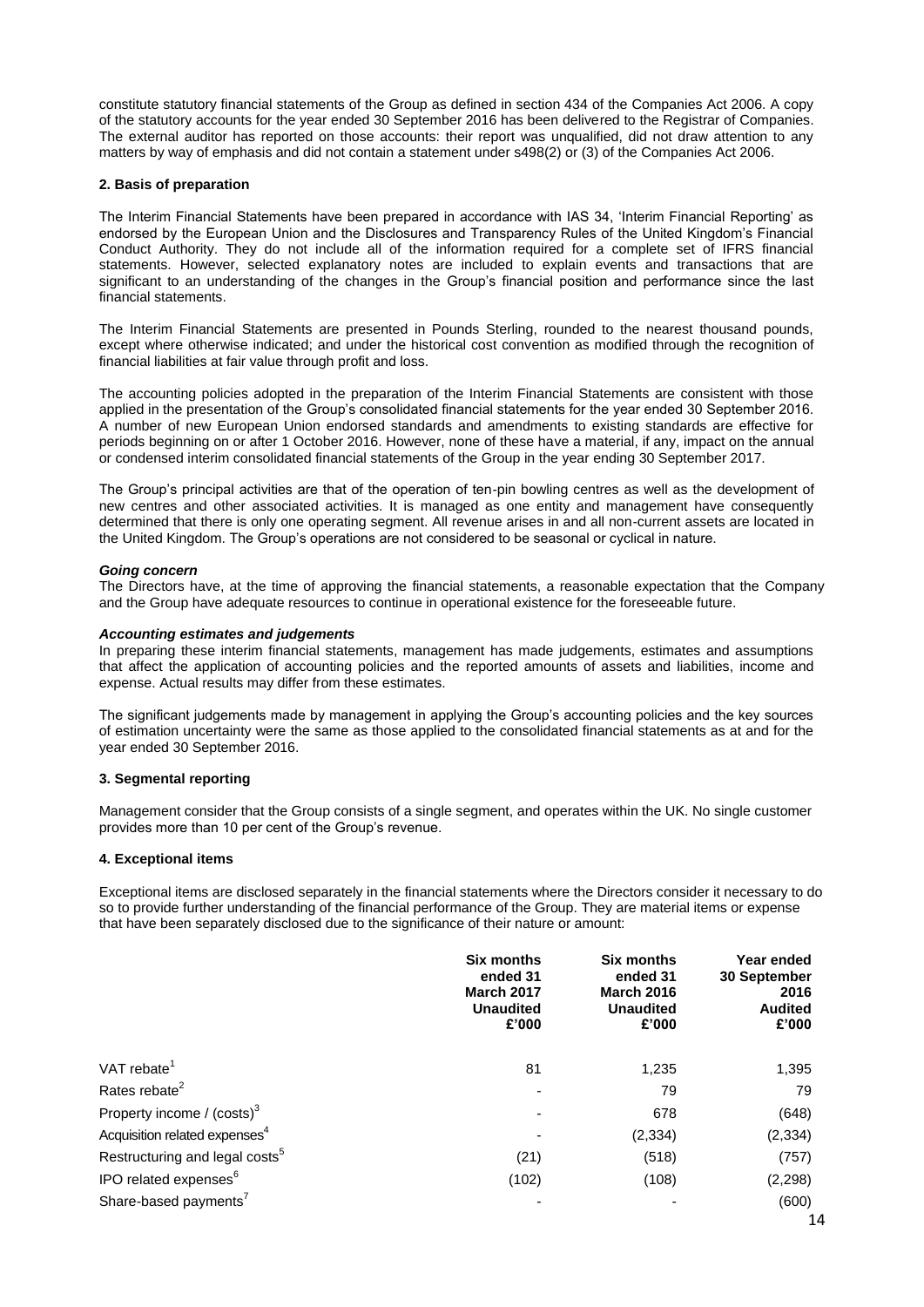| Non-recurring expenditure on strategic projects <sup>8</sup> | (90)  | -     |          |
|--------------------------------------------------------------|-------|-------|----------|
|                                                              | (132) | (968) | (5, 163) |

 $1$  The Group was able to make a one-off retrospective reclaim in respect of overpaid VAT relating to customers who were 'no-shows' and children's shoe hire. This VAT rebate relates to a rebate for FY2012 to 2016. This has been classified as other income in the condensed consolidated statement of comprehensive income. Going forward this has not been classified as exceptional as it has been recognised within revenue. The amount recognised in FY2017 relates to a historic claim for no shows from FY2015 to FY2016.

 $^2$  There was a sector-wide property rating appeal which was settled during FY2015 which resulted in a majority of the Groups' centres being eligible for one-off rebates for the period from April 2010 onwards. Most of this was received in FY2015. With the new rating effective from April 2017, the normal rates appeals process will be followed and in-year refunds will not be included within exceptional costs.

<sup>3</sup> For FY2016 this includes profit for the sale of Avonmeads Centre (£0.8m) and a reverse premium (£1.6m) for exiting a lease rental contract for the Liverpool centre.

<sup>4</sup> Costs relating to the acquisition of Bowlplex in December 2015. These costs include legal and research fees in connection with the lengthy CMA process which was part of the acquisition.

<sup>5</sup> Costs relating to the acquisition of Bowlplex in December 2015. Also includes costs for the management of the Group by Epiris. In FY2017 this relates to abnormal restructuring costs.

 $6$ Costs associated with the IPO of Hollywood Bowl Group plc on the London Stock Exchange on 21 September 2016. Costs include legal and accounting transaction fees along with corporate banking costs.

 $7$  Allocation of shares to employees on IPO date. Shares issued to employees have been recorded at fair value, being the strike price at IPO. This comprises the fair value of the shares (£527,000) and the employers' national insurance expense (£73,000). This was a one-off allocation of shares to employees as part of the IPO. Share-based payments and other LTIPs will not be included in exceptional items as these are envisaged to be recurring and part of the normal course of business going forward.

<sup>8</sup> Costs (comprising legal and professional fees) relating to review of a strategic acquisition which was not pursued.

#### **5. Earnings per share**

Basic earnings per share is calculated by dividing the profit to equity holders of Hollywood Bowl Group plc by the weighted average number of shares in issue during the year. The weighted average number of shares for the preceding periods has been stated as if the Group share for share exchange had occurred at 1 October 2015.

|                                                                       | <b>Six months</b><br>ended 31<br><b>March 2017</b><br><b>Unaudited</b> | Six months<br>ended 31<br><b>March 2016</b><br><b>Unaudited</b> | Year ended<br>30 September<br>2016<br><b>Audited</b> |
|-----------------------------------------------------------------------|------------------------------------------------------------------------|-----------------------------------------------------------------|------------------------------------------------------|
| Basic and diluted*                                                    |                                                                        |                                                                 |                                                      |
| Profit for the year after tax $(E'000)$                               | 9.967                                                                  | 4.941                                                           | 1.187                                                |
| Weighted average number of shares in issue for<br>the period (number) | 150,000,000                                                            | 104,086,932                                                     | 105,843,170                                          |
| Earnings per share (pence)                                            | 6.64                                                                   | 4.75                                                            | 1.12                                                 |
|                                                                       |                                                                        |                                                                 |                                                      |

**\***The weighted average number of shares in issue for the period ended 31 March 2017 for the diluted EPS calculation is 150,033,148. The increased number of shares has not had an impact on the diluted EPS which remains at 6.64 pence.

#### **Adjusted underlying earnings per share**

Adjusted earnings per share is calculated by dividing adjusted underlying earnings after tax by the weighted average number of shares in issue during the year.

| Six months        | <b>Six months</b> | Year ended     |
|-------------------|-------------------|----------------|
| ended 31          | ended 31          | 30 September   |
| <b>March 2017</b> | <b>March 2016</b> | 2016           |
| <b>Unaudited</b>  | <b>Unaudited</b>  | <b>Audited</b> |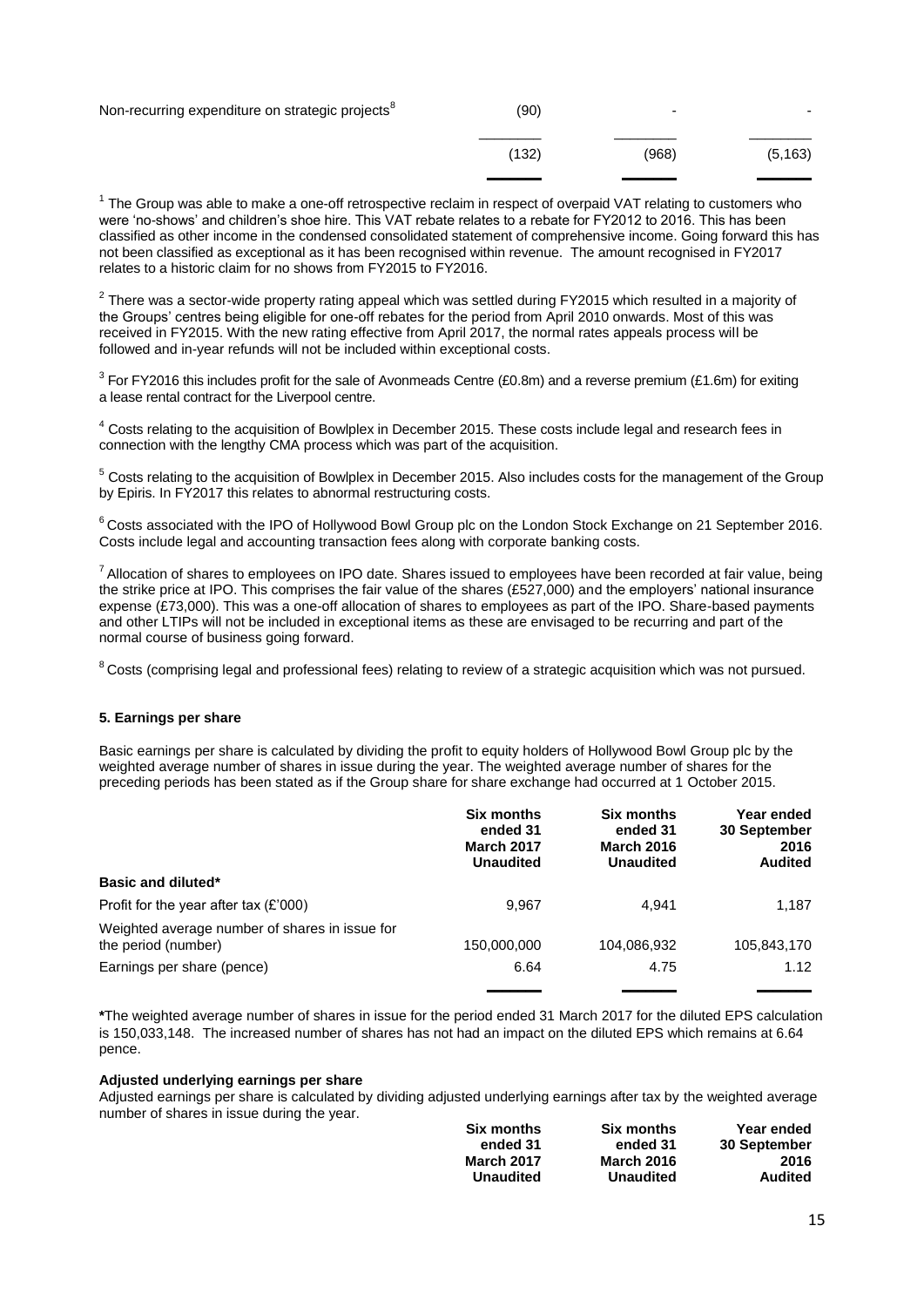| Adjusted underlying earnings after tax (before<br>exceptional costs and shareholder interest) (£'000) | 10.111      | 8.962       | 14.004      |
|-------------------------------------------------------------------------------------------------------|-------------|-------------|-------------|
| Weighted average number of shares in issue for<br>the period (number)                                 | 150,000,000 | 104,086,932 | 105.843.170 |
| Adjusted earnings per share (pence)                                                                   | 6.74        | 8.61        | 13.23       |
|                                                                                                       |             |             |             |

Adjusted underlying earnings after tax is calculated as follows:

|                                            | <b>Six months</b><br>ended 31<br><b>March 2017</b><br><b>Unaudited</b><br>£'000 | <b>Six months</b><br>ended 31<br><b>March 2016</b><br><b>Unaudited</b><br>£'000 | Year ended<br>30 September<br>2016<br><b>Audited</b><br>£'000 |
|--------------------------------------------|---------------------------------------------------------------------------------|---------------------------------------------------------------------------------|---------------------------------------------------------------|
| Profit for the year before tax             | 12,408                                                                          | 6,296                                                                           | 2,574                                                         |
| Exceptional items (Note 4)                 | 132                                                                             | 968                                                                             | 5,163                                                         |
| Exceptional costs within finance expenses  |                                                                                 |                                                                                 | 2,995                                                         |
| Shareholder interest                       |                                                                                 | 3,439                                                                           | 6,886                                                         |
| Adjusted underlying profit before taxation | 12,540                                                                          | 10,703                                                                          | 17,618                                                        |
| Less taxation                              | (2, 429)                                                                        | (1,741)                                                                         | (3,614)                                                       |
| Adjusted underlying earnings after tax     | 10,111                                                                          | 8,962                                                                           | 14,004                                                        |

# **6. Taxation**

|                                                   | <b>Six months</b><br>ended 31<br><b>March 2017</b><br><b>Unaudited</b><br>£'000 | Six months<br>ended 31<br><b>March 2016</b><br><b>Unaudited</b><br>£'000 | Year ended<br>30 September<br>2016<br><b>Audited</b><br>£'000 |
|---------------------------------------------------|---------------------------------------------------------------------------------|--------------------------------------------------------------------------|---------------------------------------------------------------|
| The tax expense is as follows:                    |                                                                                 |                                                                          |                                                               |
| - UK Corporation tax                              | 2,714                                                                           | 2,080                                                                    | 2,130                                                         |
| - Adjustments in respect of previous periods      | (332)                                                                           |                                                                          | (42)                                                          |
| Total current tax                                 | 2,382                                                                           | 2,080                                                                    | 2,088                                                         |
| Deferred tax:                                     |                                                                                 |                                                                          |                                                               |
| Origination and reversal of temporary differences | 59                                                                              | (13)                                                                     | (701)                                                         |
| Adjustments in respect of prior years             |                                                                                 | (712)                                                                    |                                                               |
|                                                   | 59                                                                              | (725)                                                                    | (701)                                                         |
| Total tax expense                                 | 2,441                                                                           | 1,355                                                                    | 1,387                                                         |
|                                                   |                                                                                 |                                                                          |                                                               |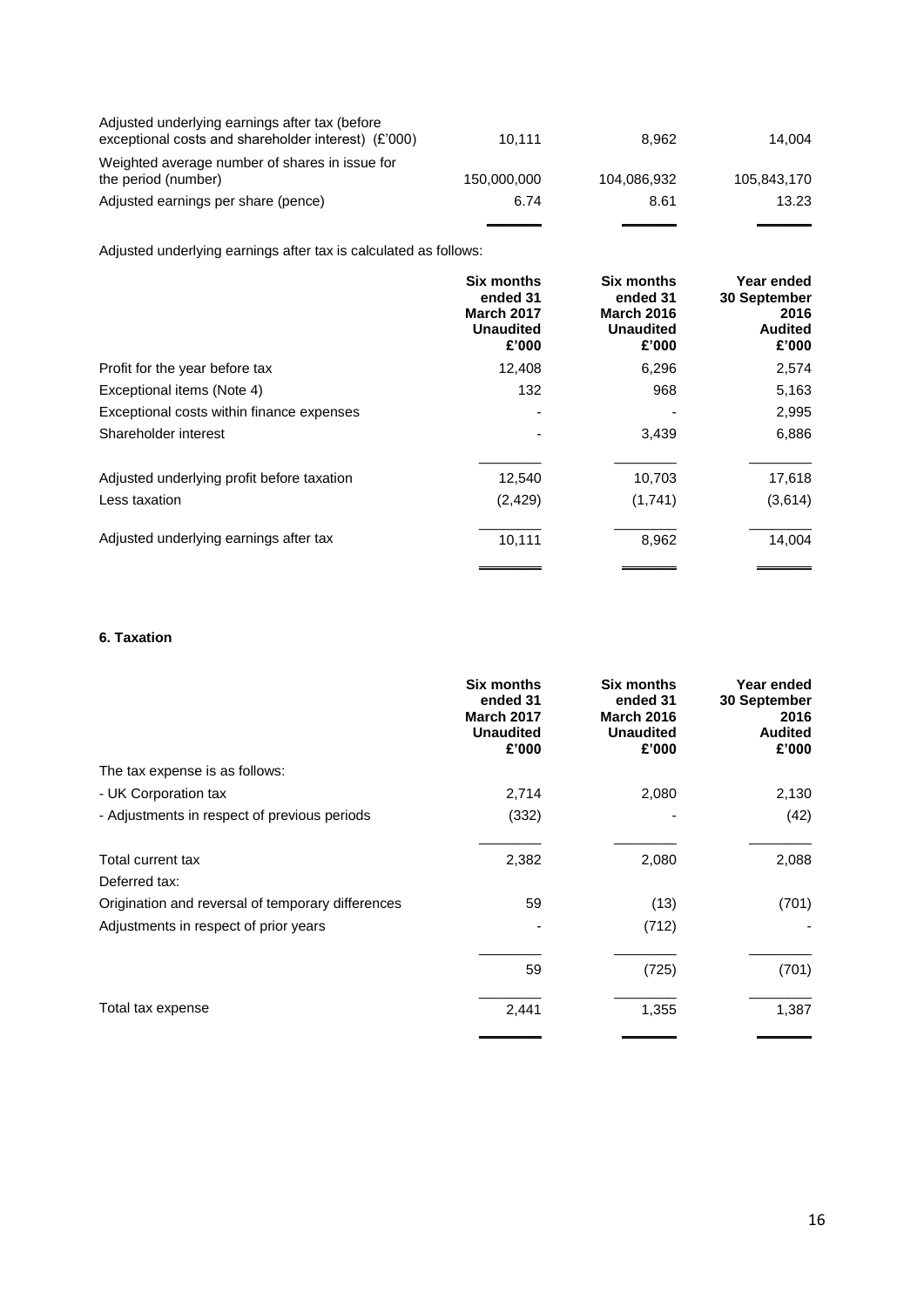#### **Factors affecting current tax charge:**

The income tax expense was recognised based on management's best estimate of the weighted average annual income tax rate expected for the full financial year of 22%, applied to the profit before tax for the half year ended 31 March 2017. The effective tax has decreased from 54% for the year ended 30 September 2016 to 20% for the six months ended 31 March 2017. This is due to the tax treatment of shareholder loan note interest in the year end 30 September 2016.

The net deferred tax liability recognised at 31 March 2017 was £2,289,000 (31 March 2016: £2,206,000; 30 September 2016: £2,230,000). This comprised deferred tax assets relating to temporary differences and unrelieved losses of £9,000 (31 March 2016: £nil; 30 September 2016: £76,000) and deferred tax liabilities in relation to accelerated capital allowances, ineligible items on acquisition and acquired intangible assets totaling £2,298,000 (31 March 2016: £2,206,000; 30 September 2016: £2,306,000).

#### **7. Property, plant and equipment**

|                                | Long<br>leasehold<br>property<br>£'000 | <b>Short</b><br>leasehold<br>property<br>£'000 | Plant,<br>machinery and<br>fixtures and<br>fittings<br>£'000 | Total<br>£'000 |
|--------------------------------|----------------------------------------|------------------------------------------------|--------------------------------------------------------------|----------------|
| Cost:                          |                                        |                                                |                                                              |                |
| At 1 October 2015              | 1,224                                  | 5,980                                          | 30,943                                                       | 38,147         |
| Additions                      |                                        | 2,674                                          | 7,483                                                        | 10,157         |
| On acquisition                 |                                        | 1,715                                          | 5,817                                                        | 7,532          |
| Disposals                      |                                        | (20)                                           | (4, 476)                                                     | (4, 496)       |
| At 30 September 2016 (audited) | 1,224                                  | 10,349                                         | 39,767                                                       | 51,340         |
| Additions                      | 27                                     | 1,824                                          | 4,504                                                        | 6,355          |
| Disposals                      |                                        | (1)                                            | (366)                                                        | (367)          |
| At 31 March 2017 (unaudited)   | 1,251                                  | 12,172                                         | 43,905                                                       | 57,328         |
| Accumulated depreciation:      |                                        |                                                |                                                              |                |
| At 1 October 2015              | 64                                     | 1,633                                          | 5,596                                                        | 7,293          |
| Depreciation charge            | 46                                     | 1,688                                          | 7,582                                                        | 9,316          |
| Disposals                      |                                        | (10)                                           | (2,523)                                                      | (2, 533)       |
| At 30 September 2016 (audited) | 110                                    | 3,311                                          | 10,655                                                       | 14,076         |
| Depreciation charge            | 24                                     | 903                                            | 3,939                                                        | 4,866          |
| Disposals                      |                                        | (1)                                            | (212)                                                        | (213)          |
| At 31 March 2017 (unaudited)   | 134                                    | 4,213                                          | 14,382                                                       | 18,729         |
| <b>Net book value</b>          |                                        |                                                |                                                              |                |
| At 31 March 2017 (unaudited)   | 1,117                                  | 7,959                                          | 29,523                                                       | 38,599         |
| At 30 September 2016 (audited) | 1,114                                  | 7,038                                          | 29,112                                                       | 37,264         |

Outstanding capital commitments totalled £1,023,000 (31 March 2016: £nil; 30 September 2016: £4,195,000).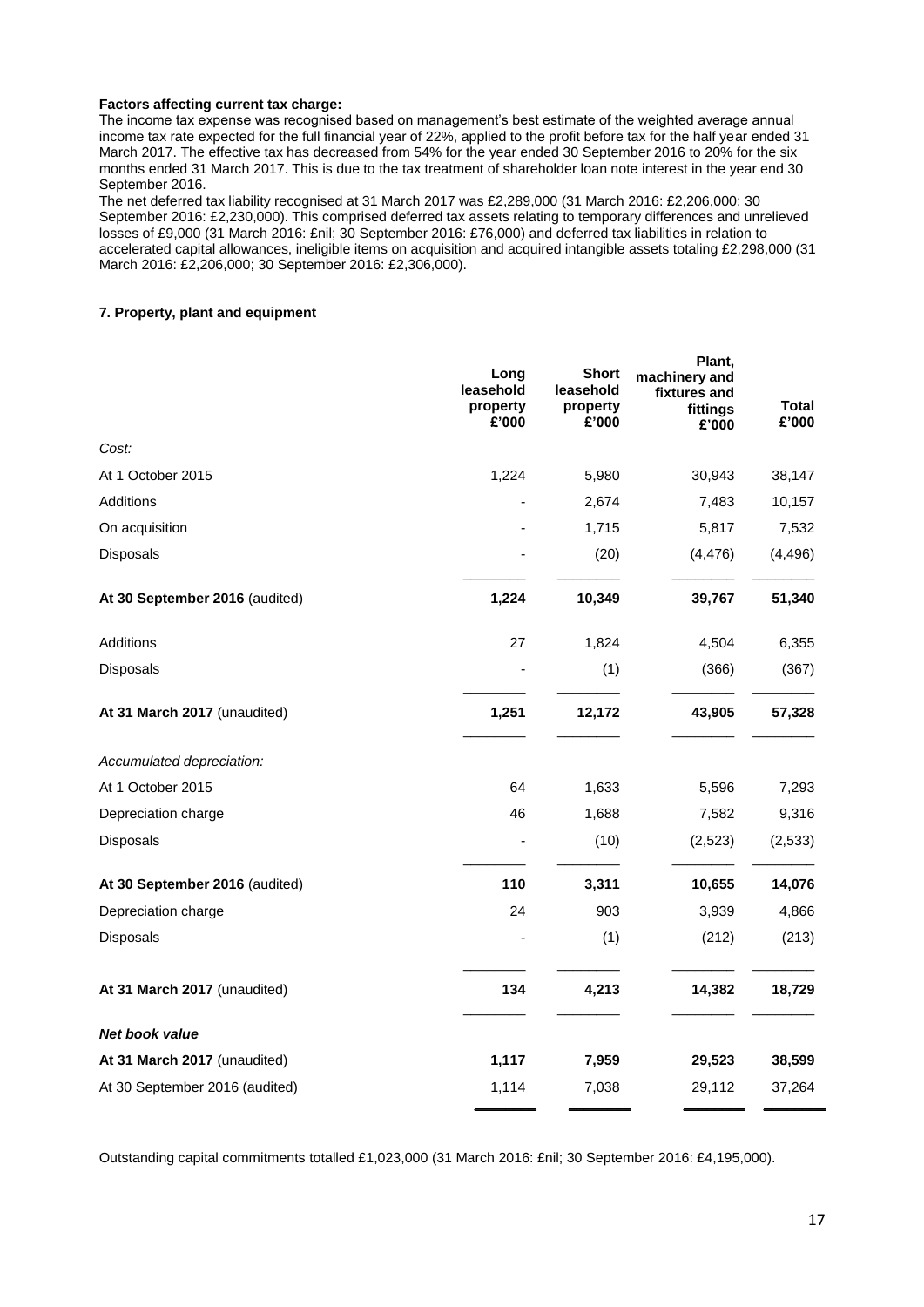# **8. Intangible assets**

|                                                   | Goodwill<br>£'000 | <b>Brand</b><br>£'000 | <b>Trademark</b><br>£'000 | <b>Software</b><br>£'000 | <b>Total</b><br>£'000 |
|---------------------------------------------------|-------------------|-----------------------|---------------------------|--------------------------|-----------------------|
| Cost                                              |                   |                       |                           |                          |                       |
| At 1 October 2015                                 | 62,014            | 3,360                 | 798                       | 544                      | 66,716                |
| Additions                                         |                   |                       |                           | 357                      | 357                   |
| On acquisition                                    | 13,020            |                       | 4                         | 154                      | 13,178                |
| Disposals                                         |                   |                       |                           | (15)                     | (15)                  |
| At 30 September 2016 (audited)                    | 75,034            | 3,360                 | 802                       | 1,040                    | 80,236                |
| <b>Additions</b>                                  |                   |                       |                           | 85                       | 85                    |
| Disposals                                         |                   |                       |                           | (8)                      | (8)                   |
| At 31 March 2017 (unaudited)                      | 75,034            | 3,360                 | 802                       | 1,117                    | 80,313                |
| Accumulated amortisation and<br>impairment losses |                   |                       |                           |                          |                       |
| At 1 October 2015                                 |                   | 180                   | 66                        | 284                      | 530                   |
| Amortisation charge                               |                   | 168                   | 50                        | 275                      | 493                   |
| Disposals                                         |                   |                       |                           | (15)                     | (15)                  |
| At 30 September 2016 (audited)                    |                   | 348                   | 116                       | 544                      | 1,008                 |
| Amortisation charge                               |                   | 84                    | 26                        | 155                      | 265                   |
| Disposals                                         |                   |                       |                           | (8)                      | (8)                   |
| At 31 March 2017 (unaudited)                      |                   | 432                   | 142                       | 691                      | 1,265                 |
| Net book value                                    |                   |                       |                           |                          |                       |
| At 31 March 2017 (unaudited)                      | 75,034            | 2,928                 | 660                       | 426                      | 79,048                |
| At 30 September 2016 (audited)                    | 75,034            | 3,012                 | 686                       | 496                      | 79,228                |

## **9. Dividends**

The following dividends were declared and paid by the Group

|                               | <b>Six months</b><br>ended 31<br><b>March 2017</b><br><b>Unaudited</b> | Six months<br>ended 31<br><b>March 2016</b><br><b>Unaudited</b> | Year ended<br>30 September<br>2016<br><b>Audited</b> |
|-------------------------------|------------------------------------------------------------------------|-----------------------------------------------------------------|------------------------------------------------------|
|                               | £'000                                                                  | £'000                                                           | £'000                                                |
| 0.19p per ordinary share      | 285                                                                    |                                                                 |                                                      |
|                               |                                                                        |                                                                 |                                                      |
| 10. Loans and borrowings      |                                                                        |                                                                 |                                                      |
|                               | 31 March                                                               | 31 March                                                        | 30 September                                         |
|                               | 2017<br><b>Unaudited</b>                                               | 2016<br><b>Unaudited</b>                                        | 2016<br><b>Audited</b>                               |
|                               | £'000                                                                  | £'000                                                           | £'000                                                |
| <b>Current</b>                |                                                                        |                                                                 |                                                      |
| Bank loan                     | 630                                                                    | 1,131                                                           |                                                      |
|                               |                                                                        |                                                                 |                                                      |
| Borrowings (less than 1 year) | 630                                                                    | 1,131                                                           |                                                      |
|                               |                                                                        |                                                                 |                                                      |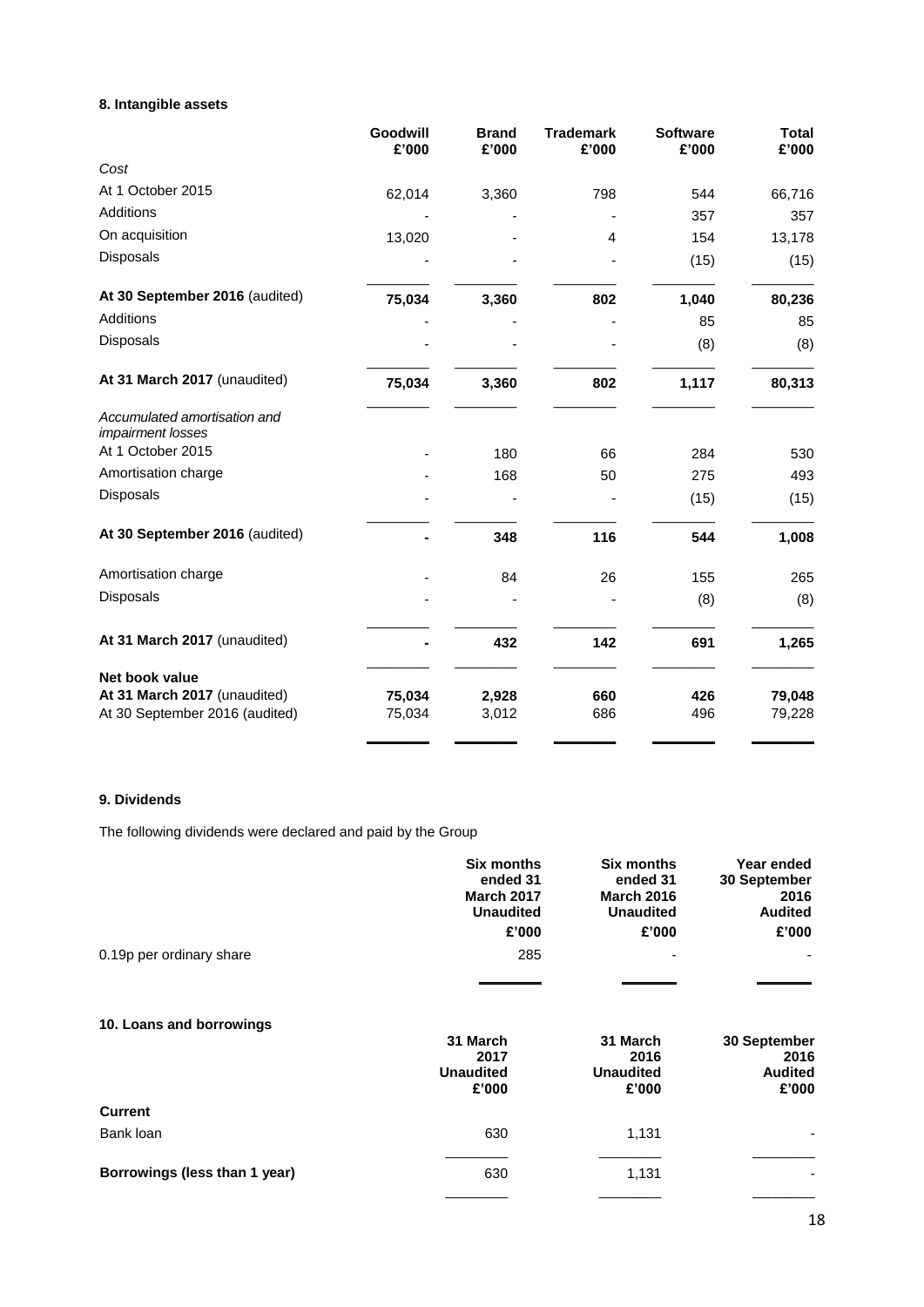| Non-current                      |        |         |        |
|----------------------------------|--------|---------|--------|
| Bank loan                        | 28,833 | 35,340  | 29,403 |
| Other loans                      | ٠      | 70,773  |        |
|                                  |        |         |        |
| Borrowings (greater than 1 year) | 28,833 | 106,113 | 29,403 |
| <b>Total borrowings</b>          | 29,463 | 107,244 | 29,403 |
|                                  |        |         |        |

At 31 March 2016 other loans comprised unsecured subordinated shareholder loan notes from Electra Investments Limited and members of Company Management which should have been due for repayment in 2021. Interest of 10 per cent per annum was charged on these notes which accrued or paid in accordance with the provisions of the loan note instrument.

On 16 September 2016, the outstanding loan notes were exchanged for shares in Hollywood Bowl Group plc.

On 21 September 2016, the Group repaid the outstanding bank loans and entered into a £30m facility with Lloyds Bank plc. This facility is due for repayment in instalments over a five year period up to the expiry date of 20 September 2021. The first repayment of £0.75m is due 31 December 2017, and in 6-monthly instalments up to 31 December 2020. The remaining balance of £24.75m will be repayable at the expiry date of 20 September 2021. In addition, the Group has an undrawn £5m revolving credit facility and undrawn £5m capex facility. All loans carry interest at libor plus a margin, which varies in accordance with the ratio of net debt divided by EBITDA. The margin at 31 March 2017 is 2.25 per cent. The bank loans are secured by a fixed and floating charge over all assets.

#### **11. Financial Instruments**

|                              | 31 March<br>2017<br><b>Unaudited</b><br>£'000 | 31 March<br>2016<br><b>Unaudited</b><br>£'000 | 30 September<br>2016<br><b>Audited</b><br>£'000 |
|------------------------------|-----------------------------------------------|-----------------------------------------------|-------------------------------------------------|
| <b>Financial liabilities</b> |                                               |                                               |                                                 |
| Interest rate swap           | 24                                            | 166                                           | 55                                              |
|                              |                                               |                                               |                                                 |

The interest rate swap is classified as a level 2 in the fair value hierarchy. The fair value of interest rate swap contracts are calculated by management based on external valuations received from the Group's bankers and is based on anticipated future interest rate yields.

The Group entered into the following interest rate contract with the following terms:

| Trade date |      |                   | <b>Notional</b> |                   |            |
|------------|------|-------------------|-----------------|-------------------|------------|
|            | Type | <b>Fixed rate</b> | amount          | <b>Start date</b> | End date   |
| 03/12/2014 | Swap | 1.082%            | 8.000.000       | 03/12/2014        | 30/09/2017 |
| 03/12/2014 | Swap | 1.082%            | 18.666.667      | 03/12/2014        | 09/09/2017 |

On the 21st September 2016 the interest rate swap for a national amount of £18,666,667 was broken as part of a refinancing activity described in note 10.

#### **Fair value hierarchy**

IFRS 7 requires fair value measurements to be recognised using a fair value hierarchy that reflects the significance of the inputs used in the value measurements.

Level 1: inputs are quoted prices in active markets.

Level 2: a valuation that uses observable inputs for the asset or liability other than quoted prices in active markets. Level 3: a valuation using unobservable inputs i.e. a valuation technique.

There were no transfers between levels throughout the periods under review.

#### **12. Share capital**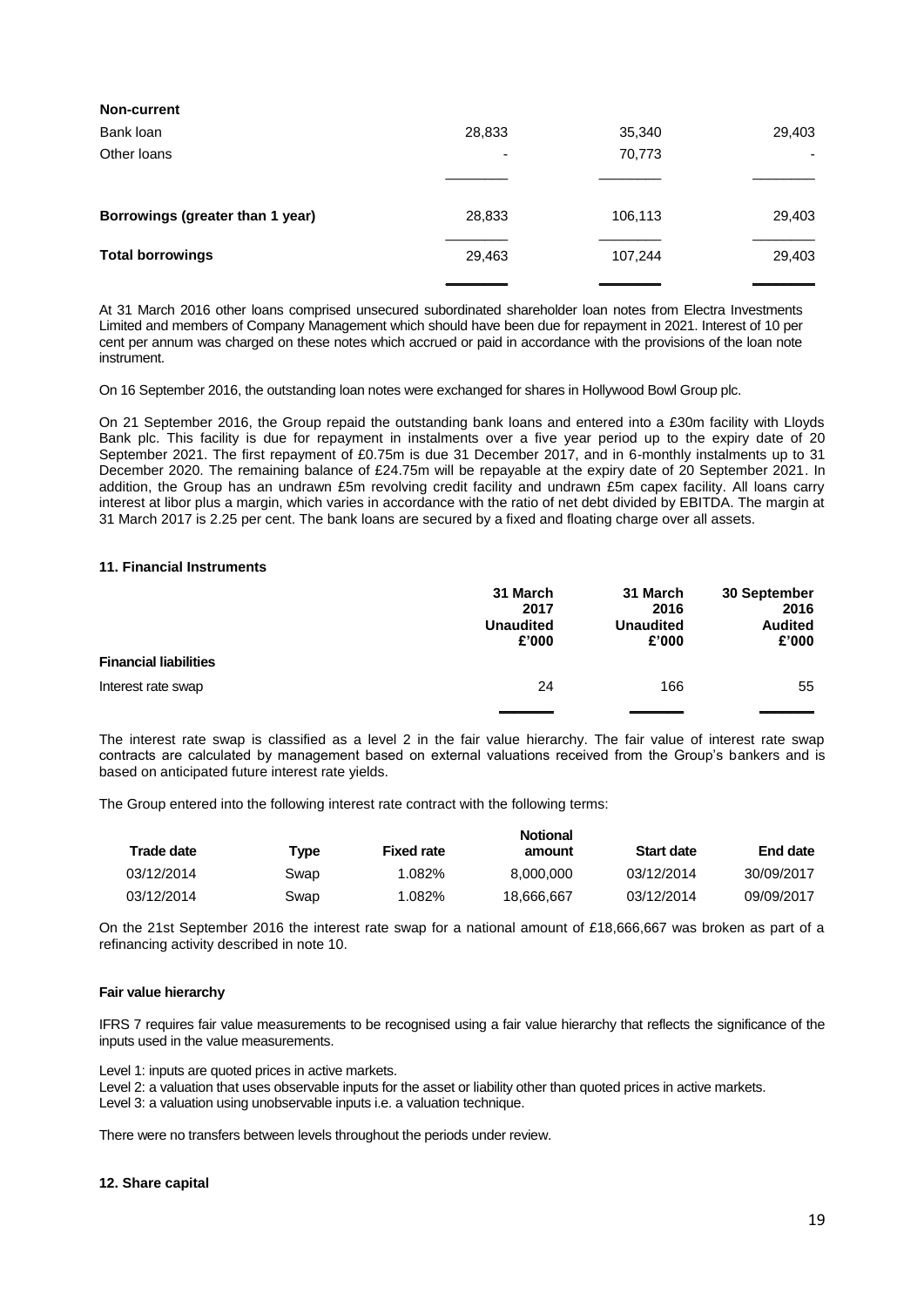Pursuant to a resolution of the shareholders of the Company passed on 16 September 2016, the Company has completed a reduction of capital, cancellation of share premium account and cancellation of capital redemption reserve (the Reduction and Cancellation).

The Reduction & Cancellation was formally approved by the High Court of Justice on 9 November 2016. Following registration of the order of the High Court with Companies House, the Reduction & Cancellation became effective on 9 November 2016.

Following the Reduction & Cancellation the issued share capital of the Company consists of 150,000,000 Ordinary Shares of £0.01, as at 9 November 2016.

The effect of the Reduction & Cancellation is to create distributable reserves to support the Board's future dividend policy.

#### **13. Long term employee incentive costs**

HWB Group plc operates a Long Term Incentive Plan (LTIP) for certain key management. In accordance with IFRS 2 Share Based Payments, the value of the awards is measured at fair value at the date of the grant. The fair value is written off on a straight-line basis over the vesting period, based on management's estimate of the number of shares that will eventually vest. In accordance with the LTIP scheme outlined in the Group's Remuneration Policy (Annual Report FY16), the vesting of these awards is conditional upon the achievement of an EPS target set at the time of grant and measured at the end of a 3 year period ending 30 September 2019.

During the six months ended 31 March 2017, 428,113 share awards were granted under the LTIP. For this grant, the Group recognised a charge of £18,090 and related employer national insurance of £2,496.

#### **14. Principal Risks and Uncertainties**

There are a number of potential risks and uncertainties which could have a material impact on the Group's performance over the remaining six months of the financial year. The directors do not consider that the principal risks and uncertainties have changed since the publication of the Annual Report for the year ended 30 September 2016. These risks are summarised below, and how the Group seeks to mitigate these risks is set out on pages 20 and 21 of the Annual Report and Accounts 2016, which can be found at [www.hollywoodbowlgroup.com](http://www.hollywoodbowlgroup.com/)

In summary, these include:

- The economic condition in the UK
- Dependency on the performance of IT systems
- Delivery of products from  $3<sup>rd</sup>$  party suppliers which are key to the customer experience
- Retention of key team
- Data security and protection
- Adherence with regulatory requirements

#### **Responsibility Statement**

We confirm that to the best of our knowledge:

- The condensed set of financial statements has been prepared in accordance with IAS 34 'Interim Financial Reporting' adopted by the EU.
- The interim management report includes a fair review of the information required by DTR 4.2.7R (indication of important events during the first six months and description of principal risks and uncertainties for the remaining six months of the year).
- The interim management report includes a fair review of the information required by DTR 4.2.8R (disclosure of related parties transactions and changes therein).

This responsibility statement was approved by the Board on 24 May 2017 and is signed on its behalf by:

**Stephen Burns Laurence Keen** CEO CEO CHE ANNO 1999, CHE ANNO 1999, CHE ANNO 1999, CHE ANNO 1999, CHE ANNO 1999, CHE ANNO 1999, CHE ANNO 199 24 May 2017 24 May 2017

INDEPENDENT REVIEW REPORTTO THE SHAREHOLDERS OF HOLLYWOOD BOWL GROUP PLC

#### **Introduction**